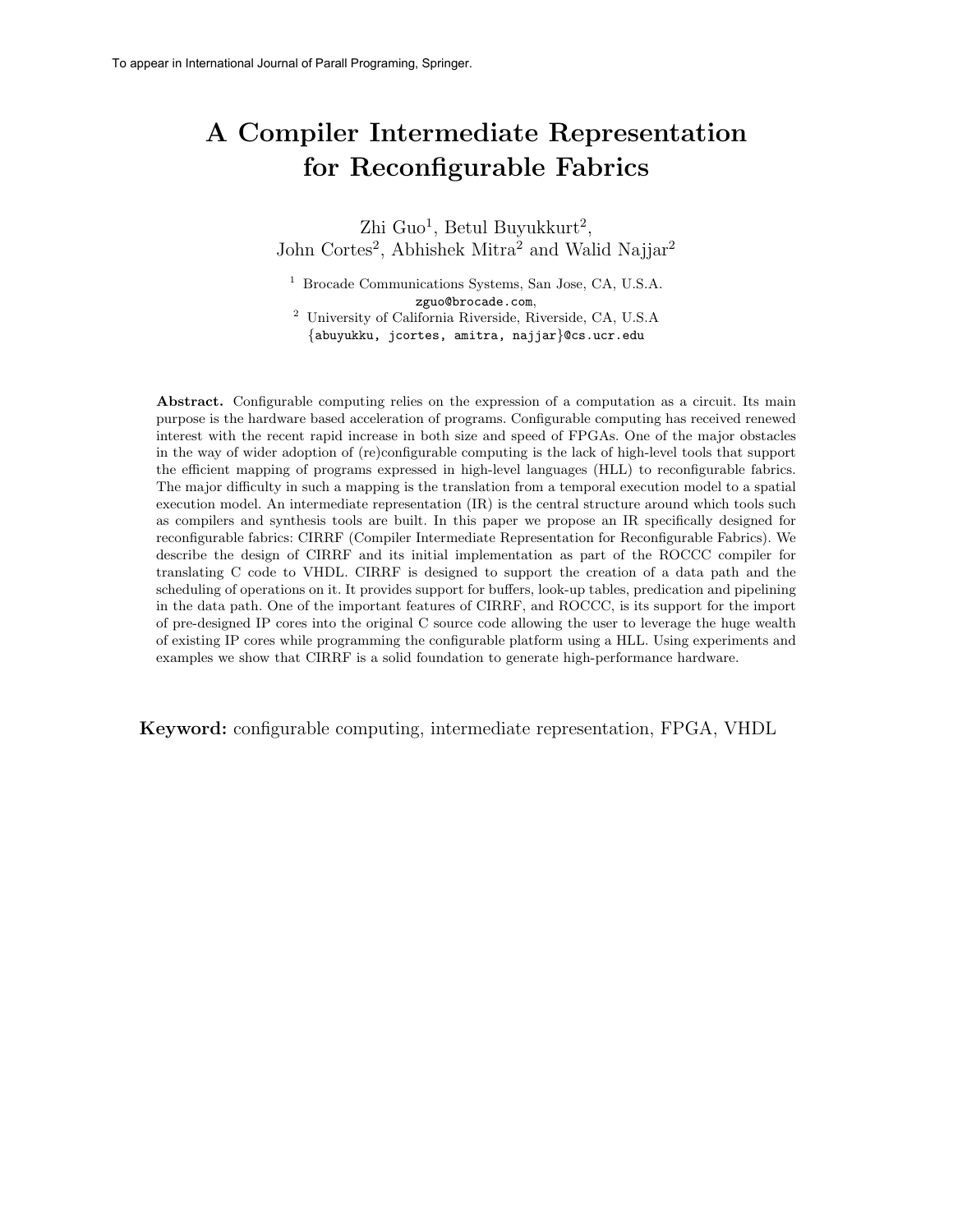#### 2 **Introduction**

The main problem standing in the way of wider acceptance of reconfigurable computing platforms is their programmability. Currently, application developers must have extensive hardware expertise, in addition to their application area expertise, if they are to develop efficient designs that can fully exploit the potential of FPGA-based configurable platforms. Designing and mapping large applications onto FPGAs is a long and tedious task that involves a large amount of low-level design in a Hardware Description Language (HDL). This poses two problems: Traditional application developers are typically not HDL designers, and HDLs are not well suited to algorithm implementation. Several projects have looked at the translation of traditional programming languages, such as  $C/C++$  or Java, to HDLs for mapping onto FPGAs or other similar fabrics. This is a challenging task. The FPGA is an amorphous mass of logic onto which the compiler must create a data-path and schedule the computation. Such a task requires the harnessing of technologies developed for parallelizing compilers as well as those developed for high-level synthesis. The fundamental differences between the spatial computing model and the temporal, or von Neumann, model are:

- Spatial computing is inherently parallel while temporal computing is sequential.
- Temporal computing relies on two centralized storage locations that are both explicitly addressed by the code: the register file and the memory. In spatial computing, storage is distributed throughout the circuit and is accessed implicitly rather than explicitly. Furthermore, it is the task of the compiler to explicitly create the storage on the FPGA and schedule its accesses.
- Scheduling in temporal computing is driven by control flow, while in spatial computing it is driven by data flow.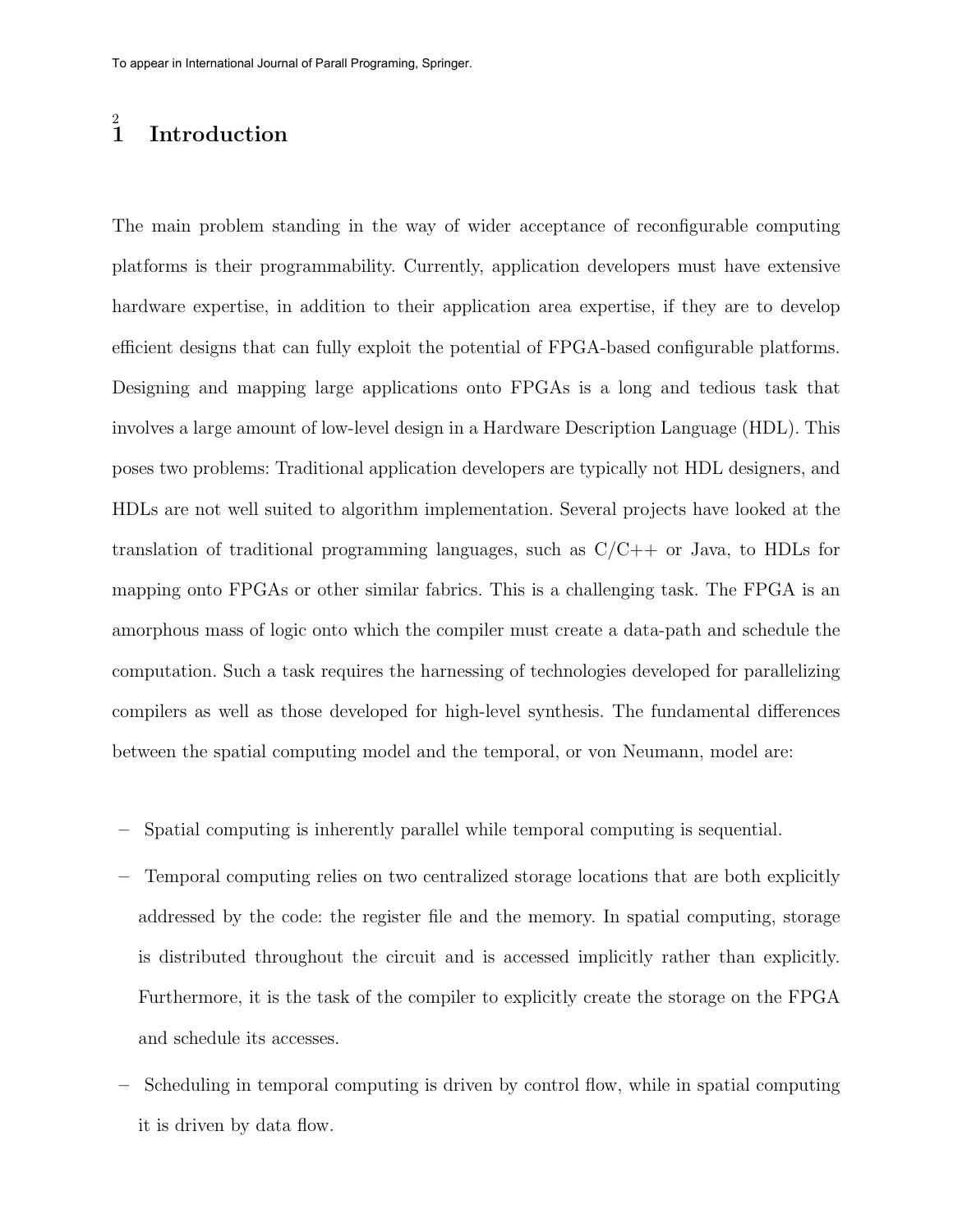The main challenge in translating from a HLL to an HDL is in overcoming these fundamental differences. Optimizing compilers for traditional processors have benefited from several decades of extensive research that has led to efficient tools. Similarly, electronic design automation (EDA) tools have also benefited from several decades of research and development leading to powerful tools that can translate VHDL and Verilog code, and recently SystemC code, into efficient circuits. However, little work has been done to combine these two approaches into one integrated compilation tool where HLL are translated into a high-performance circuit.

At the heart of each compiler or synthesis tool is an intermediate representation (IR) around which the tool is built. In this paper we propose CIRRF (Compiler Intermediate Representation for Reconfigurable Fabrics), an IR designed for the compilation of traditional imperative, high-level languages, targeting reconfigurable devices. CIRRF is intended to be an open halfway-point representation between a high-level language and a specific reconfigurable platform. A front-end tool would translate  $C/C++$ , FORTRAN, Java or SystemC to CIRRF. Back tools would map CIRRF to a specific target. Loop and array transformations are dealt with in the front-end tools; target-specific optimizations are implemented in the back tools. CIRRF is designed to be both language and target independent. It is the intermediate representation of the ROCCC compiler (Riverside Optimizing Compiler for Configurable Computing). CIRRF differs from traditional compiler IRs in that it supports concurrency, both explicitly and implicitly, as well as the instantiation of and accesses to on-chip storage structures. It records information about loop types, memory interfacing, instruction predication and pipelining. Special instructions for efficient data-path generation are introduced. ROCCC does not support pointers and memory allocation.

The ROCCC compiler is designed to generate VHDL from C. However, not all application algorithms can be efficiently described by C. Furthermore, industry has invested tremendous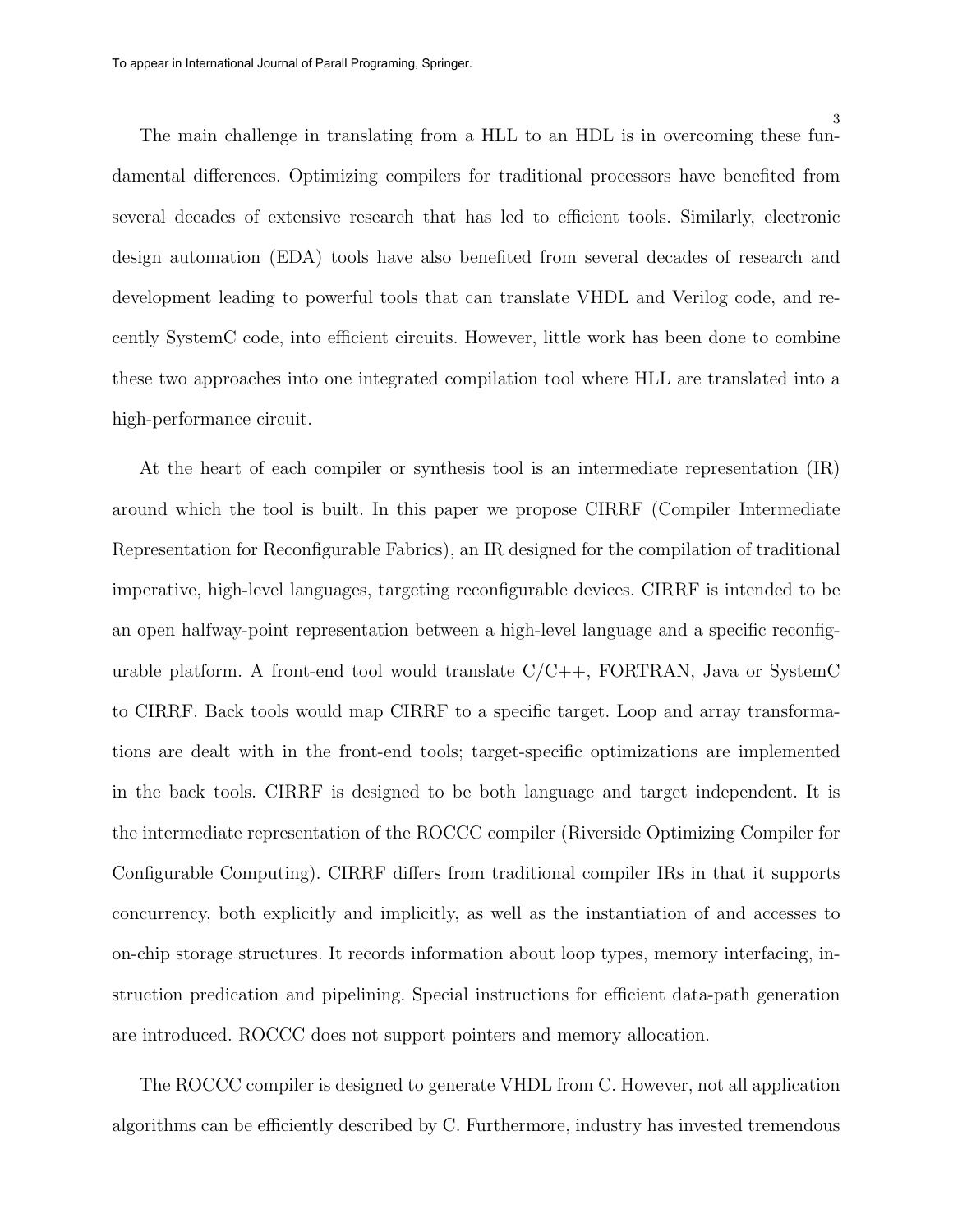financial and technical efforts on pre-designed intellectual property (IP) cores for FPGAbased platforms that are not only very efficient but have been thoroughly tested and verified. These IP cores come in the form of synthesizable HDL code or even lower level descriptions. They vary drastically with respect to their control and timing protocol specifications which intended to be interfaced to HDL-based designs. Compilers for FPGA-based reconfigurable systems must therefore leverage that huge wealth of IP designs by allowing the user to import these into high-level language (HLL) source codes. To do so would require a wrapper structure that would hide the timing and stateful nature of the IP cores and make each look, to the HLL compiler, as an un-timed side-effect free function call.

We propose a mechanism for the automatic generation of such a wrapper using ROCCC. Users provide the high-level description of a wrapper, which is based on C with timing information. CIRRF records the timing information so that from the compiler's point of view, the wrapper described in C is essentially a timed control flow graph. The compiler's back-end converts this timed CFG into predicated DFG and eventually generates an IP wrapper in VHDL. Notice that a normal C code input to ROCCC does not have any timing implication, while a wrapper in C is a special case, which does have timing information.

The rest of this paper is organized as follows: Section 2 presents CIRRF's architecture and the method we build CIRRF; Section 4 extends CIRRF to support the compiler for IP wrapper generation. Results are given in the subsections of Section 2 and Section 4. Section 5 reviews related work; and Section 6 concludes the paper.

## 2 CIRRF Intermediate Representation

The major objective of CIRRF is to separate the language specific compiler concerns from those of the target platform. The architecture of FPGA-based platforms can vary widely in the number and types of FPGAs, the number and size of on-board memory modules, the bus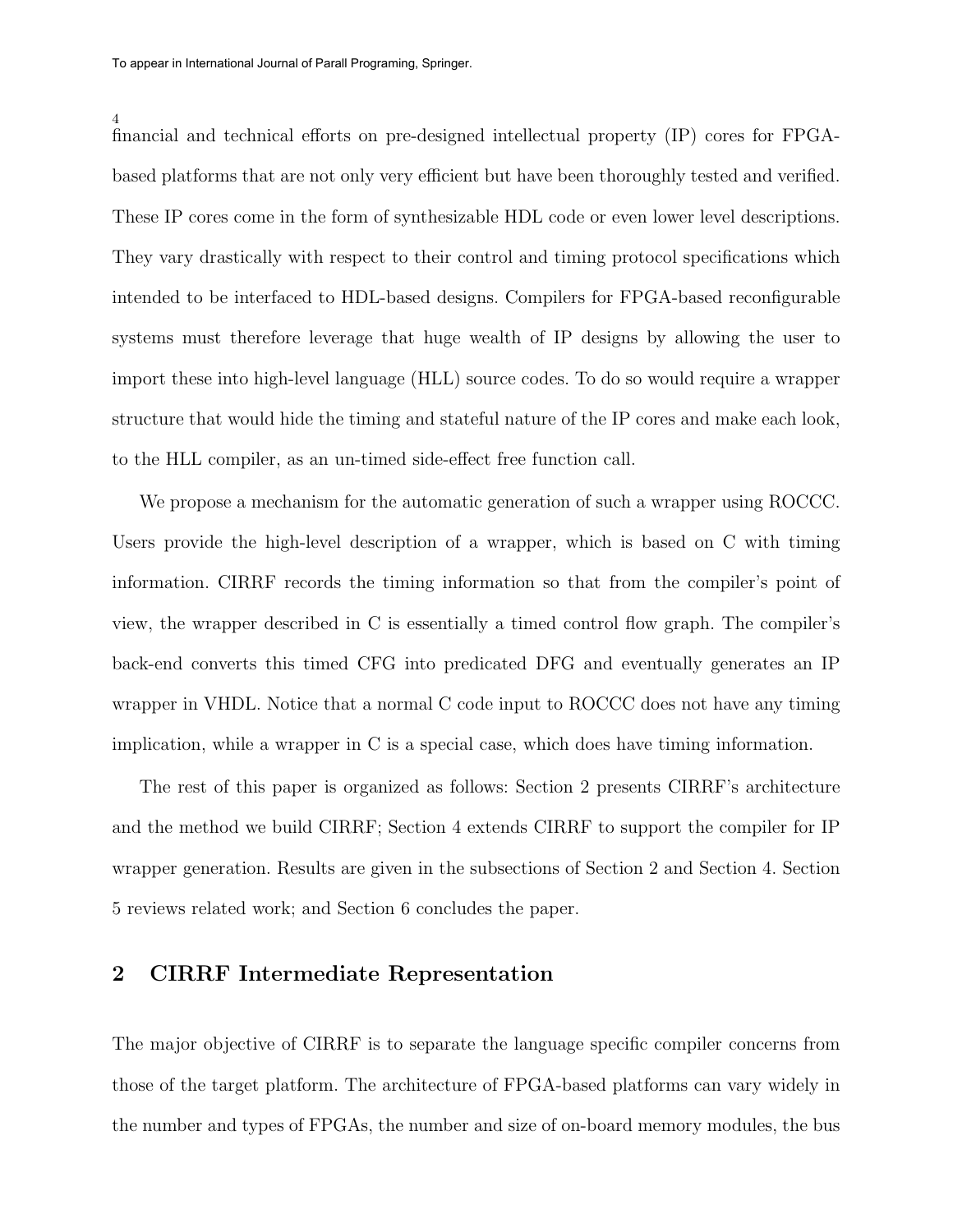width connecting the FPGAs to the memories, etc. The compiler must therefore generate code that can take advantage of the unique features of each platform. This approach allows for an easy targeting or re-targeting of new or modified platforms.

In this section we describe the overall structure of CIRRF and the two levels currently implemented as part of the ROCCC compiler tool. We present ROCCC's workflow to build the CIRRF IR. The front-end optimizes the user-input code and generates Hi-CIRRF by adding macros into the source (subsection 2.3). Starting from a conventional CFG, the backend first constructs data flow for do-all loops (Section 2.4), then converts non-do-all nodes into data flow nodes using predication (Section 2.4).

## 2.1 CIRRF Architecture and Execution Model



Fig. 1. Overview of CIRRF

ROCCC's intermediate representation, CIRRF, is built using SUIF2 [1] and Machine-SUIF [2]. SUIF2 consists of high-level statements, such as loop statements and if-else statements, while Machine-SUIF consists of virtual machine instructions. CIRRF consists of two distinct but equivalent representations, as shown in Figure 1. The Hi-CIRRF, built using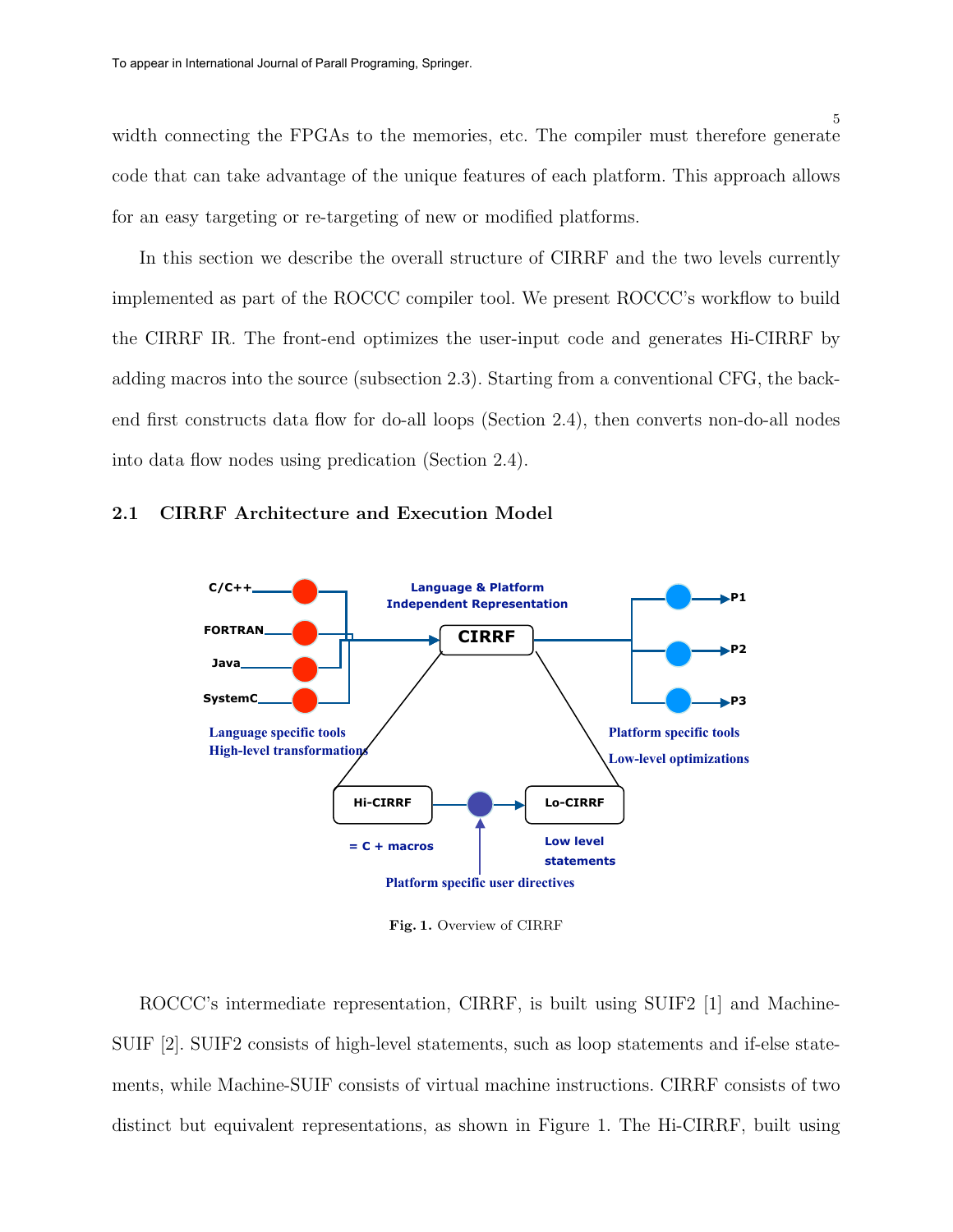6 SUIF2, is essentially C code augmented with macros. The Lo-CIRRF format, extended from Machine-SUIF, is semantically similar to assembly code. The advantage of this approach, which is commonly used in various compiler IRs, is that it allows the user to have multiple levels of entry into the IR. Functional debugging, for example, would be a lot easier at the Hi-CIRRF level. A functional simulation of the generated code would be feasible at the Lo-CIRRF level.

Hi- and Lo-CIRRF The Hi-CIRRF representation is generated after the high-level compiler transformations have been applied. It has a C syntax that has been augmented with macros. The Lo-CIRRF serves as a platform for pipelining, interfacing to memory and generating VHDL. It semantic and syntax are similar to assembly language and rely on statically single-assigned virtual registers.

The macros in Hi-CIRRF are used to:

- Instantiate and access on-chip buffers.
- Implement special operations that eliminate recurrence or enforce a pipeline delay for IP wrapper generation.
- Invoke bitwise and arithmetic operations, such as bit-insert, bit-extract, and minimum of two values.
- Invoke look-up tables and IP cores.

In Lo-CIRRF the code is similar to an assembly code. It is implemented as a control and data flow graph (CDFG) with the following characteristics:

- Virtual statically single-assigned registers.
- Register name indicates type (signed, unsigned) and bit size.
- Predicated instructions.
- Pipelining information for each instruction.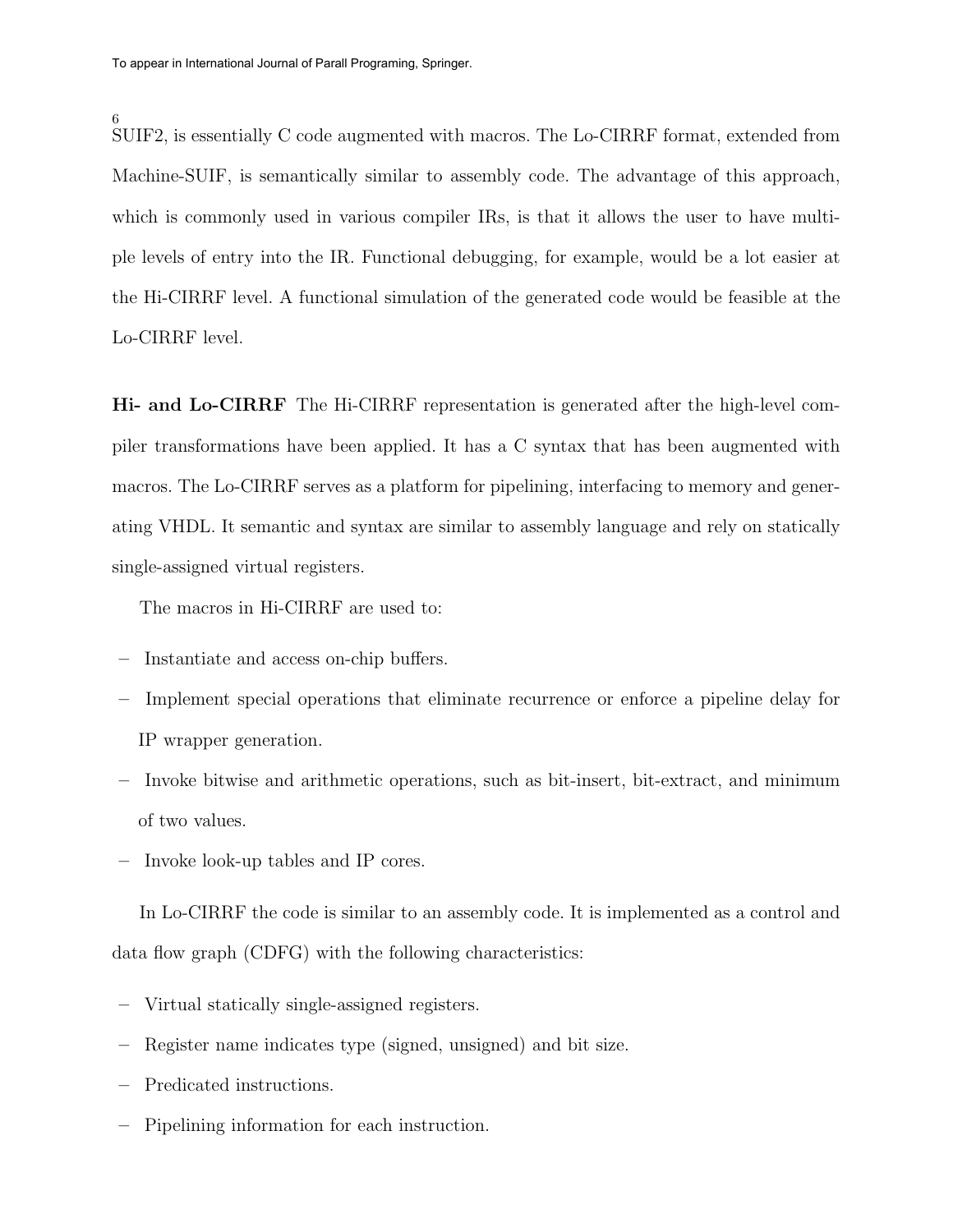To appear in International Journal of Parall Programing, Springer.



Fig. 2. Execution model of CIRRF

– Loop nodes that specify complete loop information such as loop type (parallel or sequential), nesting level, index and stride.

Execution Model CIRRF is essentially intended to represent loop nests that would be mapped to hardware. Its execution model, shown in Figure 2, is very simple: it consists of an input data memory which can be on or off-chip, a data fetch engine that collects the data into an input buffer. The data is then pushed, every cycle, into the pipelined data path. The same structure is replicated at the output side. Note that, unlike in a von Neumann architecture, the data path does not fetch the data, rather at each iteration, the correct set of data is selected by a controller from the input buffer and pushed into the data path. The CIRRF execution model can therefore be considered a decoupled model of execution.

### 2.2 On-Chip Buffers

One of the distinguishing features of spatial computing representation is that storage needs to be explicitly architectured by the code while in temporal computing it is implicitly available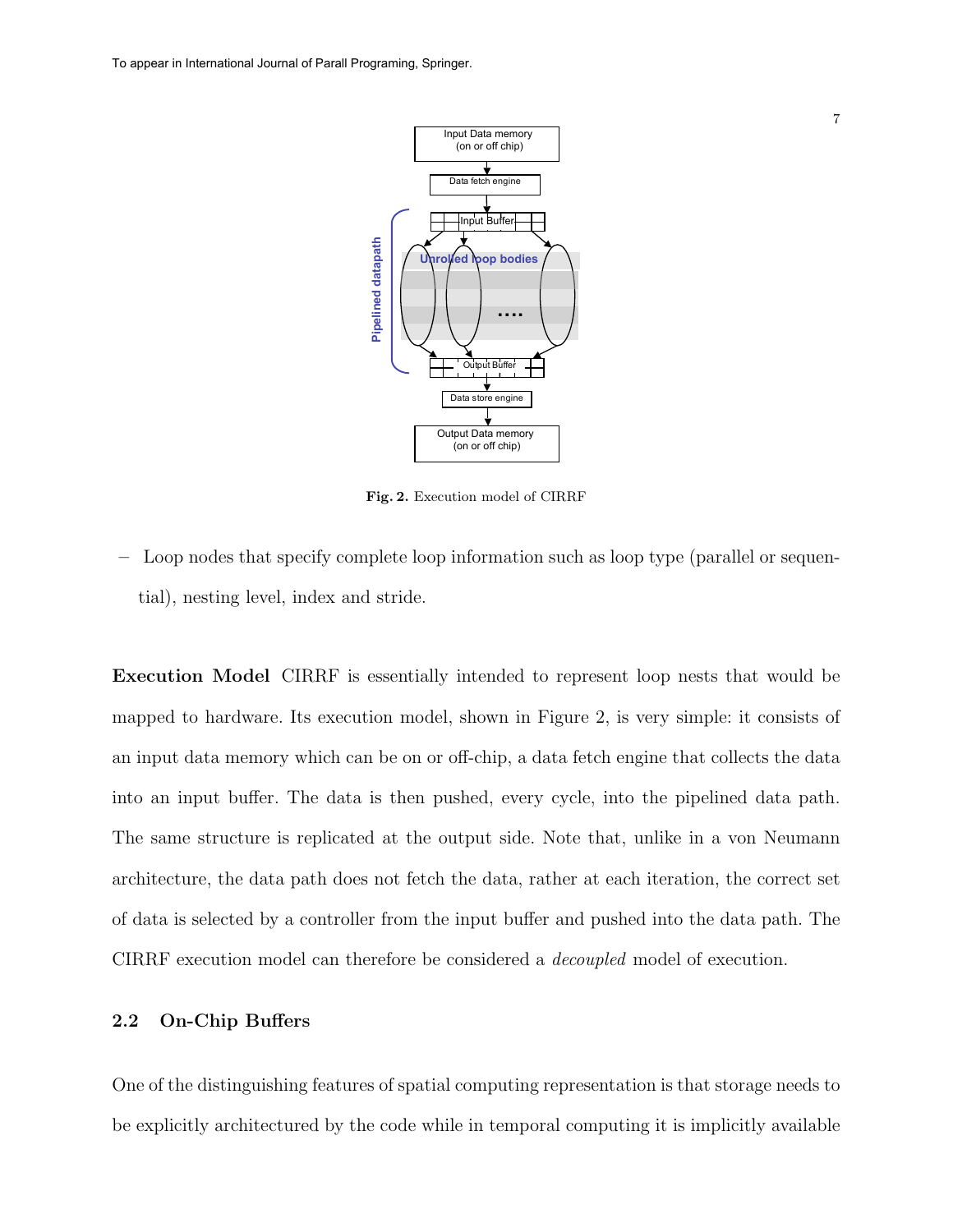#### 8

in the form of registers and memory (cache, main memory etc). Furthermore, the accesses to memory for both data reads and writes have to generated as part of the computation.

Buffers are therefore first class citizens in CIRRF. They play several roles including:

- Interface to memory for both reads and writes.
- Interface between two segments of the data path that operate in a producer consumer relationship.
- Cache data fetched from memory for future reuse to reduce the number of memory accesses.
- Hold run-time constants.

The following is a partial list of buffers that are part of the CIRRF design to date:

- **Memory Interface.** The mem\_read\_fifo\_buffer and mem\_write\_fifo\_buffer serve as interfaces between the memory, off or on chip, and the data path. They are parameterized in both width and size and are accessed in one cycle.
- $-$  **Data Reuse.** The *smartbuffer* [3] is designed to facilitate the reuse of data fetched from off-chip memory. It is particularly well suited for window-based operation as is very common in signal and image processing algorithm where every data sample, or pixels, participates in the computations of several windows. The deallocation and replacement of a data value in the smartbuffer is scheduled by the compiler.
- Run-time Constants. The ROCCC compiler folds compile-time constants into the computation. However, run-time constants need to be made available to the computation. Two such structures are built into CIRRF.
	- The *constant\_buffer* consists of a small set of scalar values that are directly written to registers in the data path.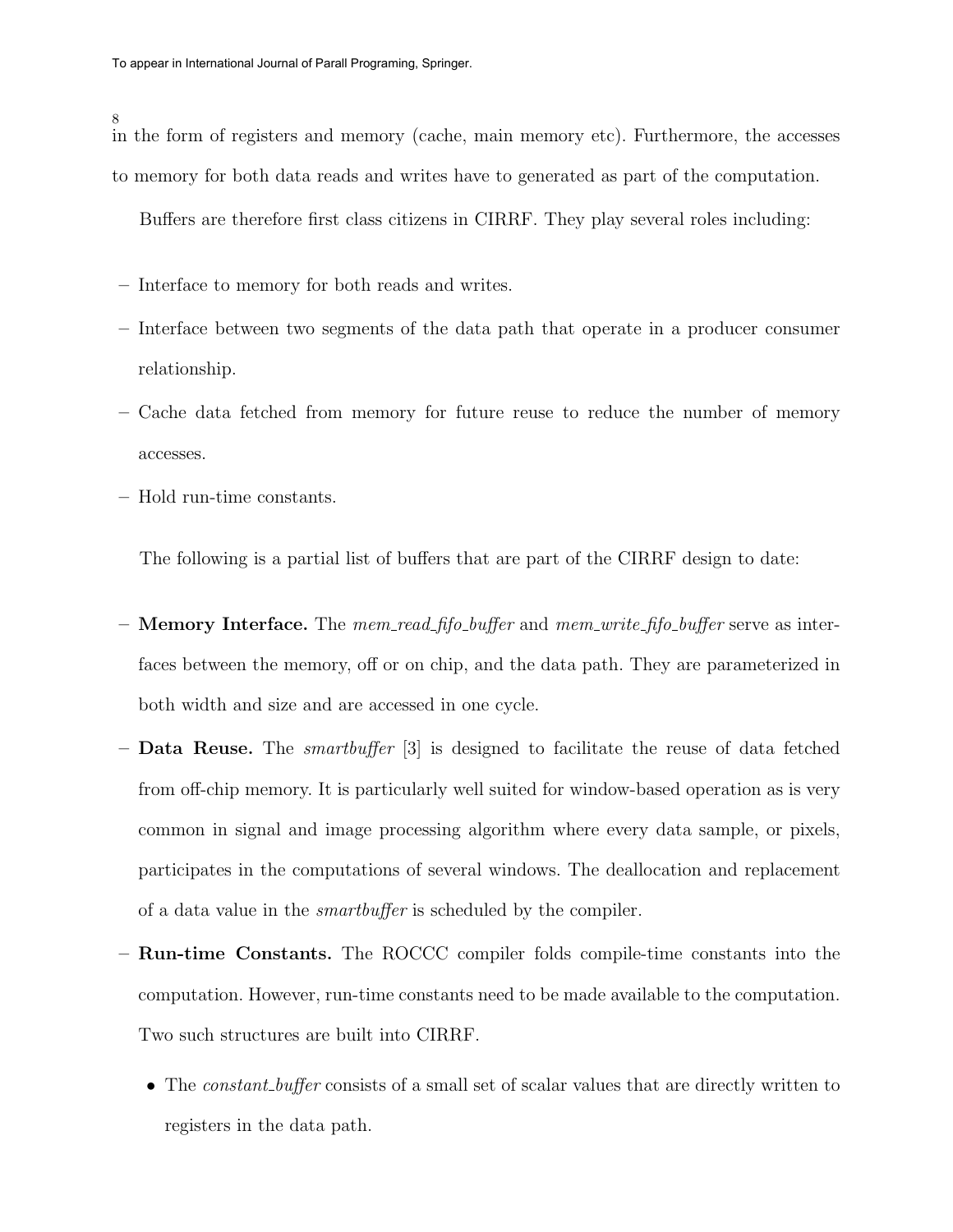```
for(i=0; i < N; i = i + 1){
sum = 0;
for(j=0;j<N;j=j+1)
   sum = sum + A[i][j] * B[j];C[i] = sum;}
                                   for(i=0; i < N; i = i + 4){
                                      constant_read_buffer(i);
                                      sum1=0; sum2=0; sum3=0; sum4=0;
                                      for(j=0; j < N; j = j + 2){
                                        mem_read_fifo_buffer(A, i, j,
                                          a1,0,0,a2,0,1,a3,1,0,a4,1,1,
                                          a5,2,0,a6,2,1,a7,3,0,a8,3,1);
                                          mem_read_fifo_buffer(B,j,b1,0,b2,1);
                                         sum1=sum1+a1*b1; sum1=sum1+a2*b2;
                                         sum2=sum2+a3*b1; sum2=sum2+a4*b2;
                                         sum3=sum3+a5*b1; sum3=sum3+a6*b2;
                                         sum4=sum4+a7*b1; sum4=sum4+a8*b2;
                                     }
                                   one_time_write_buffer(C, i,
                                         sum1, 0, sum2, 1, sum3, 2, sum4, 3);
                                  }
```
(a) The original C code of a matrix (b) The C code with the buffer macros. The i loop is unrolled four multiplication. times and the j loop is unrolled twice.

Fig. 3. An example of the mem\_read\_fifo\_buffer and the one\_time\_write\_buffer.

• The *one\_time\_buffer* holds an array of constant values. It operates just like the *mem\_write\_fifo\_buffer* but is read only once. It is used in the cases where the number of constants is too large to be enumerated by the compiler.

Figure 3 shows a matrix multiplication example with the *mem\_read\_fifo\_buffer* and the  $one_time\_write_buffer.$ 

– Producer/Consumer. Buffers are also generated in CIRRF to implement on-chip producer consumer relationships between segments of the data path:  $pc\text{-}fifo\text{-}buffer.$ 

#### 2.3 Building Hi-CIRRF

The ROCCC system performs the following loop transformations: invariant code motion; partial and full loop unrolling; loop peeling; loop un-switching; loop tiling; strip-mining; loop fusion; constant propagation of scalars and constant array masks; constant folding; elimination of algebraic identities; copy propagation; dead and unreachable code elimination; code hoisting; code sinking; scalar renaming; and division by constant approximation using shifts and additions. ROCCC generates reduction on scalars that accumulate values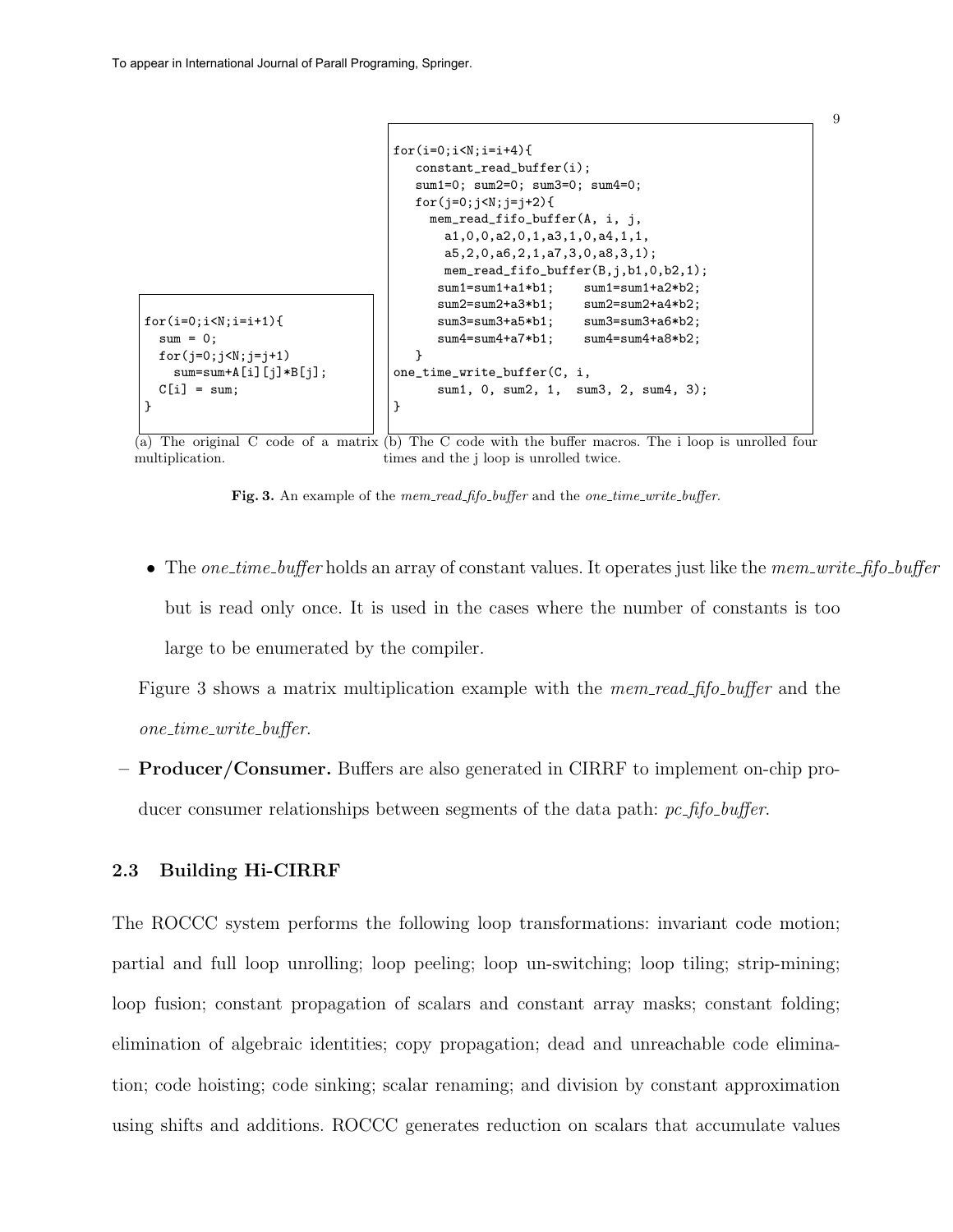

Fig. 4. A gray scale transformation example in C. (a) The C code sums the gray scale values in a  $2x2$  window in the input image (array a) and assigns one of three possible values to the pixel in the output image (array b) depending on the value of sum. (b) The intermediate C code emitted by front-end. The highlighted segments are created by  $\frac{1}{2}$ scalar replacement.

through associative and commutative operations on themselves. It also carries out the following hardware-specific analysis and transformations:

– Scalar replacement. The front-end decouples a do-all loops' array accesses from computation. Figure 4 (a) shows the original C code of a gray scale transformation example. After undergoing scalar replacement, the computation is isolated from memory accesses [Figure 4 (b)] by a smart buffer. The smart buffer will be synthesized on configurable fabrics as the interface with memory. One important characteristic of smart buffers is that they reuse input data between iterations and push one iteration's input data initiatively to the data-path, rather than being accessed by the data-path [3]. The syntax of a two-dimensional smart buffer macro is:

 $smartbuffer2$  (input\_array\_name, address\_index\_1, address\_index\_2,

scalar 1, off set 1.1, offset 1.2, scalar 2, offset 2.1, offset 2.2, );

For example, in the smart buffer macro in Figure 4 (b), the last three parameters  $(x_4, 1, ...)$ 1) stands for:  $x_4 = a/i + 1/j + 1$ ; Similarly, the syntax of a two-dimensional memory write FIFO buffer macro is: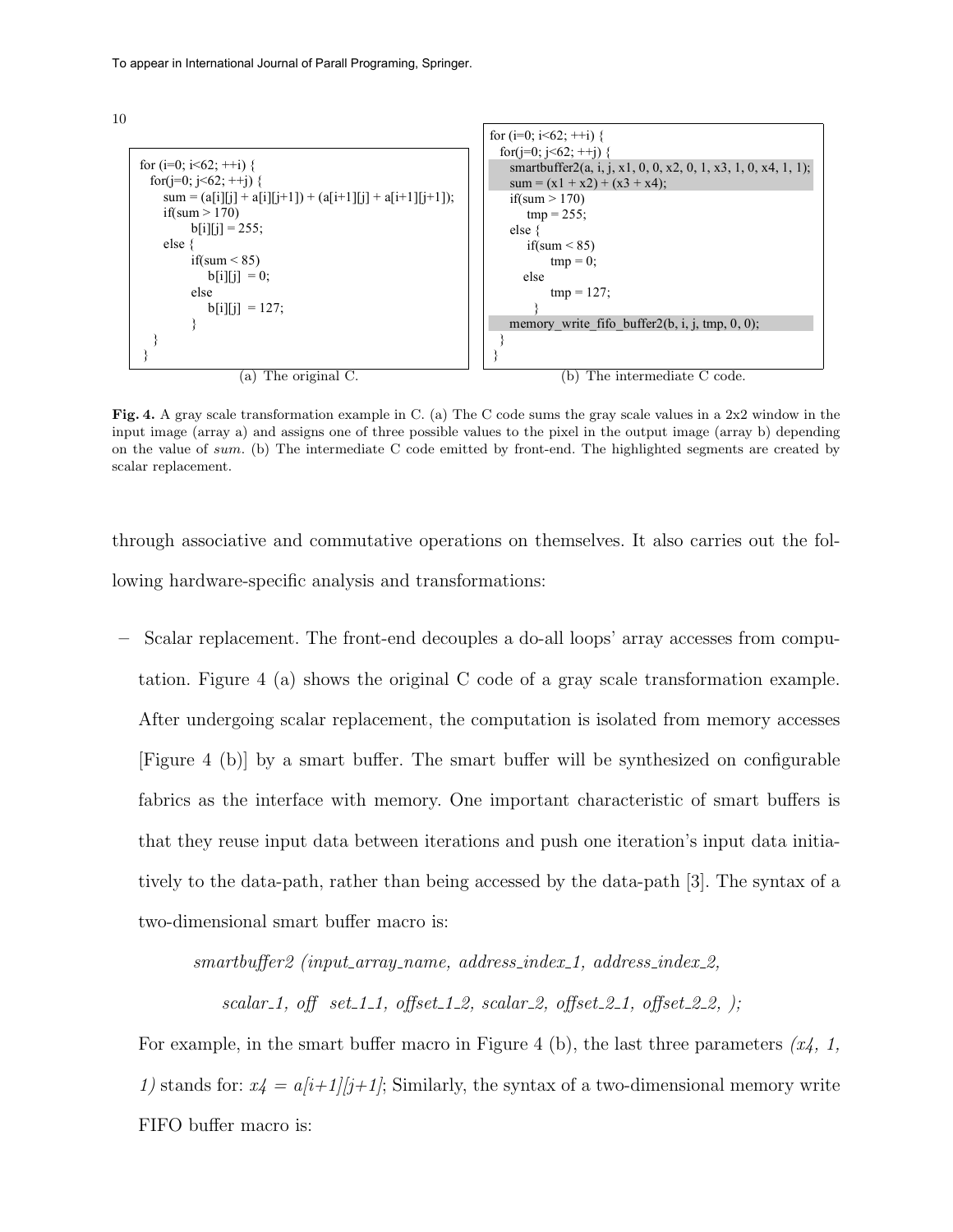mem\_write\_fifo\_buffer2(output\_array\_name, address\_index\_1, address\_index\_2,

scalar\_1, offset\_1\_1, offset\_1\_2, scalar\_2, offset\_2\_1, offset\_2\_2, );

The memory write FIFO buffer macro in Figure 4 (b) stands for  $b[i+0][j+0] = tmp;$ Currently we have the following constraints on buffer macros. An array can only appear in at most one buffer macro. The address indexes of buffers are also the loop counters. The operator between an address index variable and the offset can only be either addition or subtraction.

– Feedback variable detection. The compiler detects scalar recurrence between adjacent iterations. For example, for a loop having a statement  $sum = sum + a[i]$ , to eliminate the loop-carried dependency, the compiler replaces the sum on the left and the sum on the right with store  $2next()$  macro and  $load\_previous()$  macro, respectively. These macros guide the backend to instantiate a feedback register to store the current sum for the next iteration.

The output from the front-end is in the forms of both an IR file and an intermediate C with macros. Users could do further optimizations and add pragmas onto the intermediate C.

#### 2.4 Building Lo-CIRRF

The backend first constructs a conventional CFG [Figure 5 (a)]. The compiler finds loops and loop-depth. Loop types are recovered from pragmas provided by the user: Currently, these include one-dimensional do-all loop, two-dimensional perfect nested do-all loop, and non-do-all loop. The pre-process phase of the back-end converts macros in Hi-CIRRF into corresponding instructions. Particularly, buffer macros are converted into buffer instructions and put into separated nodes, as shown in Figure 5 (b) for example. The smart buffer instruction is shown below.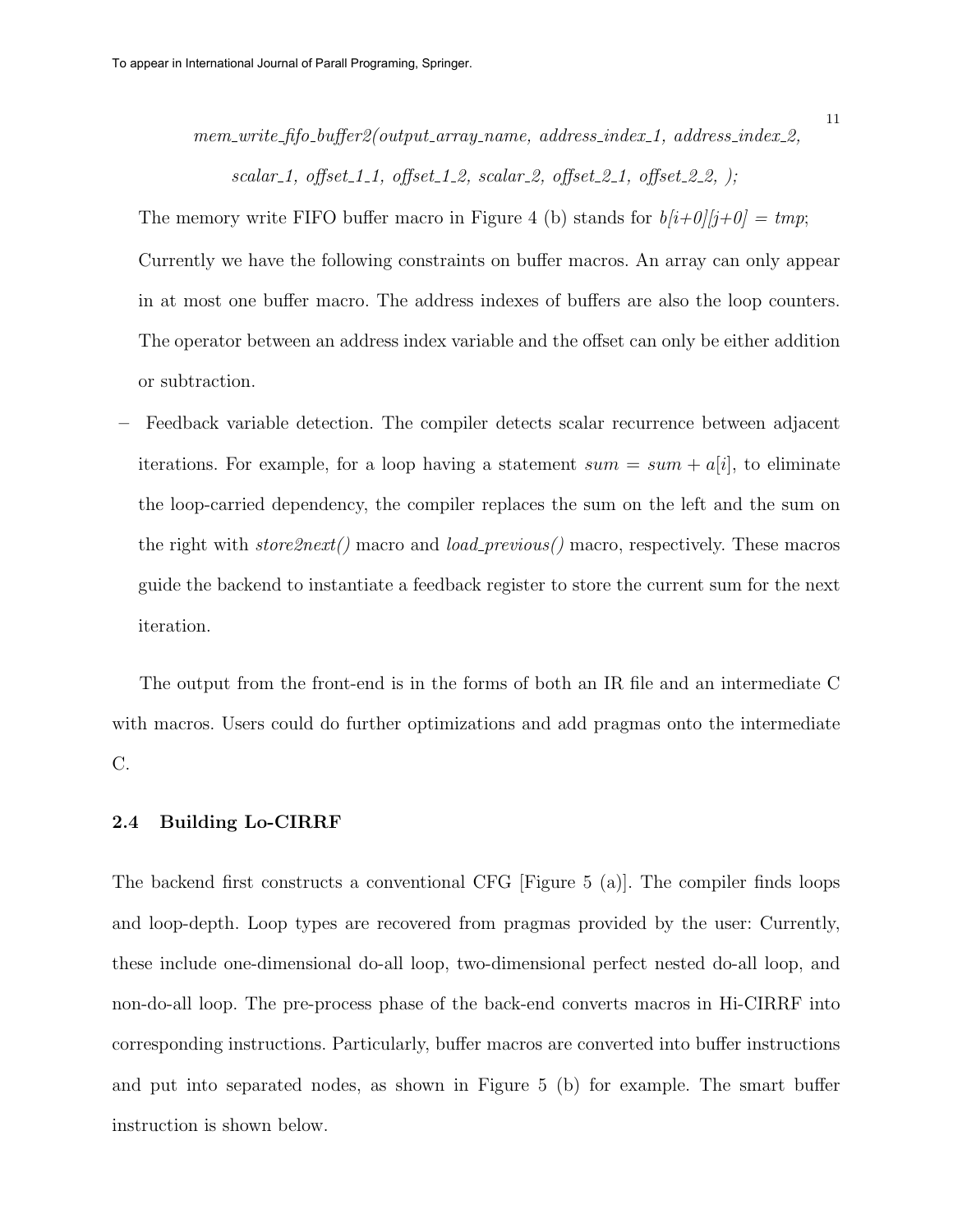



Fig. 5. CFG of the gray scale transformation example. (a) The original CFG. (b) The CFG after pre-processing: highlighted nodes are added. Node 14 is the smart buffer node and node 15 is the memory write FIFO buffer node. (c) The CFG right before performing if-conversion. Node 16 is added to make each joint node have only two predecessor nodes.

 $smb2$  main.x1,main.x2,main.x3,main.x4 ←

main.a,\$vr35.s32,\$vr75.s32,0,0,0,1,1,0,1,1;

where  $main.x1$  through  $main.x4$  are the buffer's output ports,  $main.a$  is the input memory name,  $vr35$  and  $vr75$  are the address index variable (also loop counters). The integers are four pairs of offsets. We categorize basic nodes into two types: parallel do-all nodes and sequential non-do-all nodes. The compiler's back-end generates data-path using different pipelining and scheduling mechanisms accordingly.

Building Lo-CIRRF for parallel loops For a parallel loop, or do-all node, ROCCC exploits both instruction-level and loop-level parallelisms. The compiler first performs ifconversion to eliminate control flow within the loop body. It then walks through the loop body in a depth-first order and adds extra nodes for joint nodes that have more than two predecessors. Figure 5 (c) shows that a new node, node 16, is added as node 10's predecessor.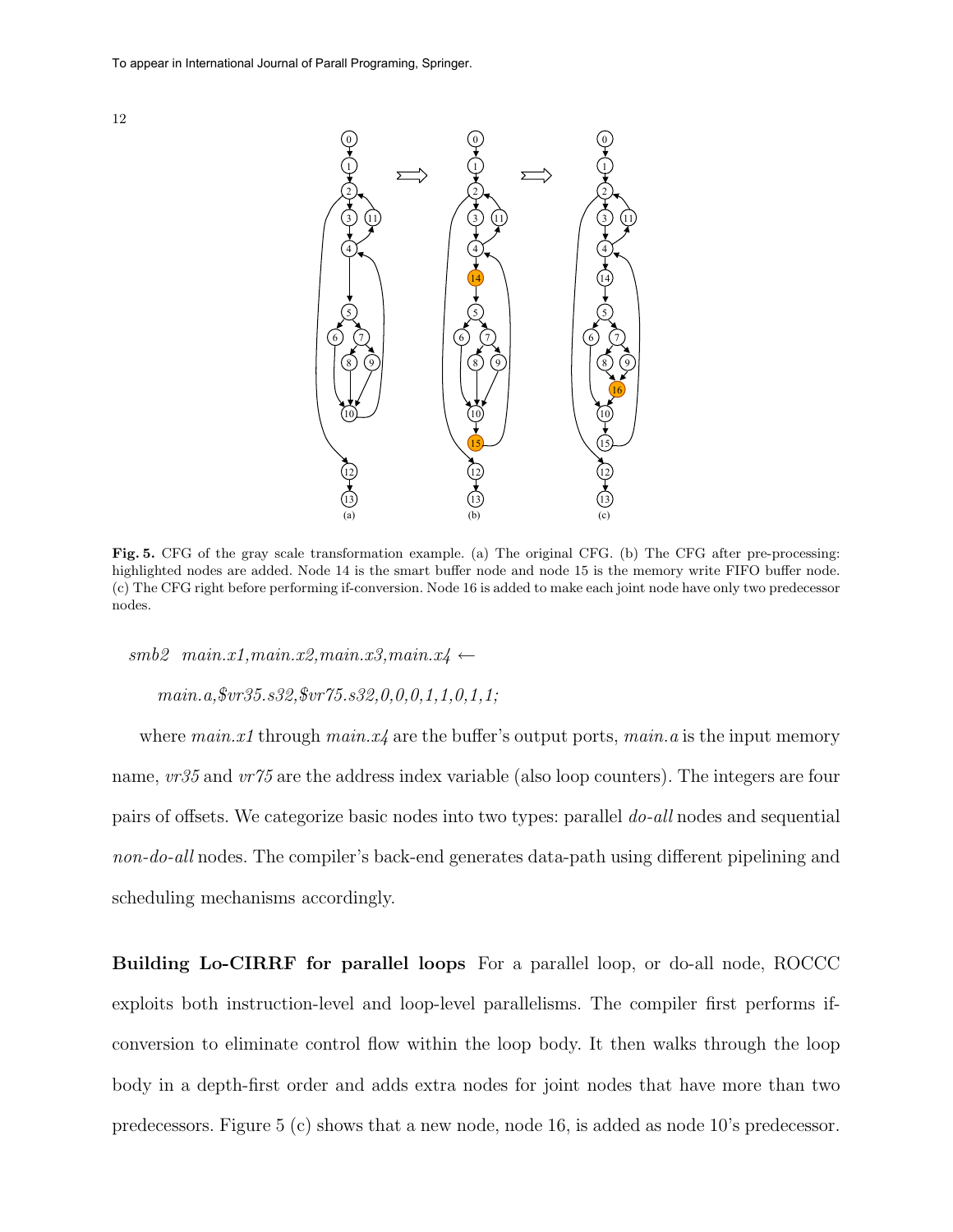

Fig. 6. DFG of the gray scale transformation example. The numbers on the left side are the execution levels. The dashed lines carry speculators, while the solid lines carry data values. The nested if-else statements are converted into a data-flow free of control. Speculators are duplicated along the execution levels. Each execution level is an instantiation of one iteration. Notice that latches can be added between any execution levels.

In order to allow the data-path to implement multiple concurrent loop iterations, the compiler groups the instructions inside a node into execution levels so that each level is an instantiation of one iteration. Statically single-assigned variables are added to duplicate a variable if that variable's definition reaches more than one level of execution lower. Therefore, the definition of each value is at a level strictly higher than that of its use. Multiplexers are added, and predicators are duplicated and propagated along with execution levels, as shown in Figure 6. Notice that each execution level, in the data flow in Figure 6, represents a single iteration at a given execution phase. Then the compiler pipelines the loop body by automatically inserting latches in some execution levels of the data-flow. Instructions belonging to the same execution level are either all latched or all non-latched. Multiple consecutive execution levels may be assigned to the same pipeline stage.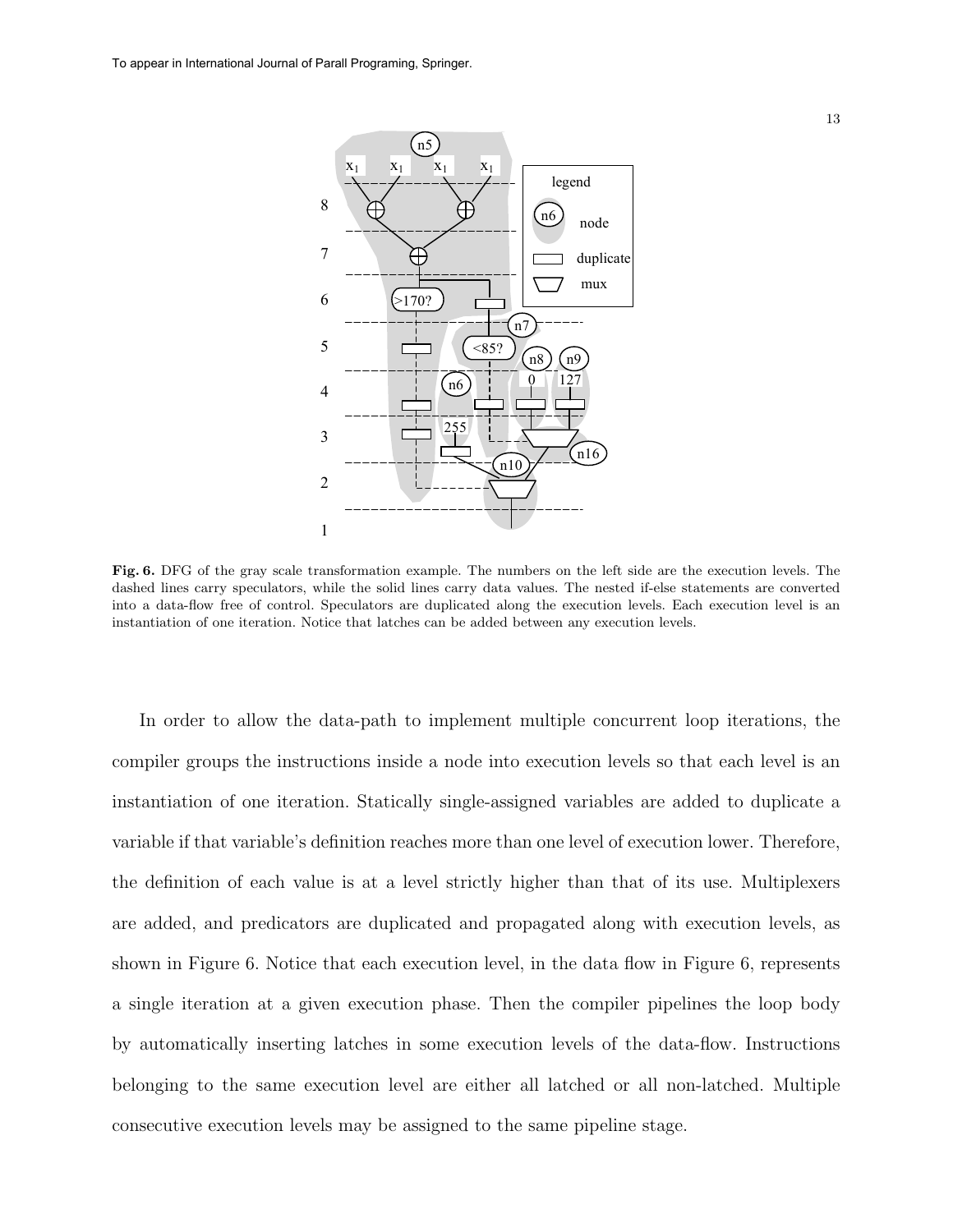14

The performance of the generated do-all loop data-paths is described in [4]. The parameters of the data-path, such as the number of pipeline stages, are known at compile time and determined by the user. A parameterized do-all loop controller schedules the fully pipelined data-path's operation.

Building Lo-CIRRF for multi-cycle operation support The ROCCC compiler supports multi-cycle pipelined instructions. This requires synchronization of the dataflow at all levels and prior knowledge of latency. To accomplish this, we introduce an extra step in the compilation process after pipelining all the one-cycle operations. In this extra step, we process the DFG for the bottom up all stages that contain generic functions. If the generic function requires more than one cycle the compiler pushes all lower stages by equivalent amount of remaining stages. If data will not pass through the generic function then pipelined copies (mov instructions) are placed to propagate data from before the pipeline stage of the generic function until the end.

With the generic multi-cycle function added to ROCCC, we have added support for IP core math functions, most notably,the support for floating point functions (ADD, SUB, MUL, DIV). Floating point instructions are preprocessed and converted to generic multi-cycle IP cores.

Building Lo-CIRRF for sequential loops In a sequential loop, or non-do-all node, only one iteration is executed at a time. The compiler schedules instructions into different execution levels in a manner similar to a do-all node. But the definition of a variable does not have to be constrained to one level above. Multiple instructions might belong to the same execution level and can be executed simultaneously to exploit instruction level parallelism.

The compiler utilizes predication to schedule the execution of non-do-all nodes' instructions. Each pipeline stage is guarded by a predicator. Lo-CIRRF records predicated instruc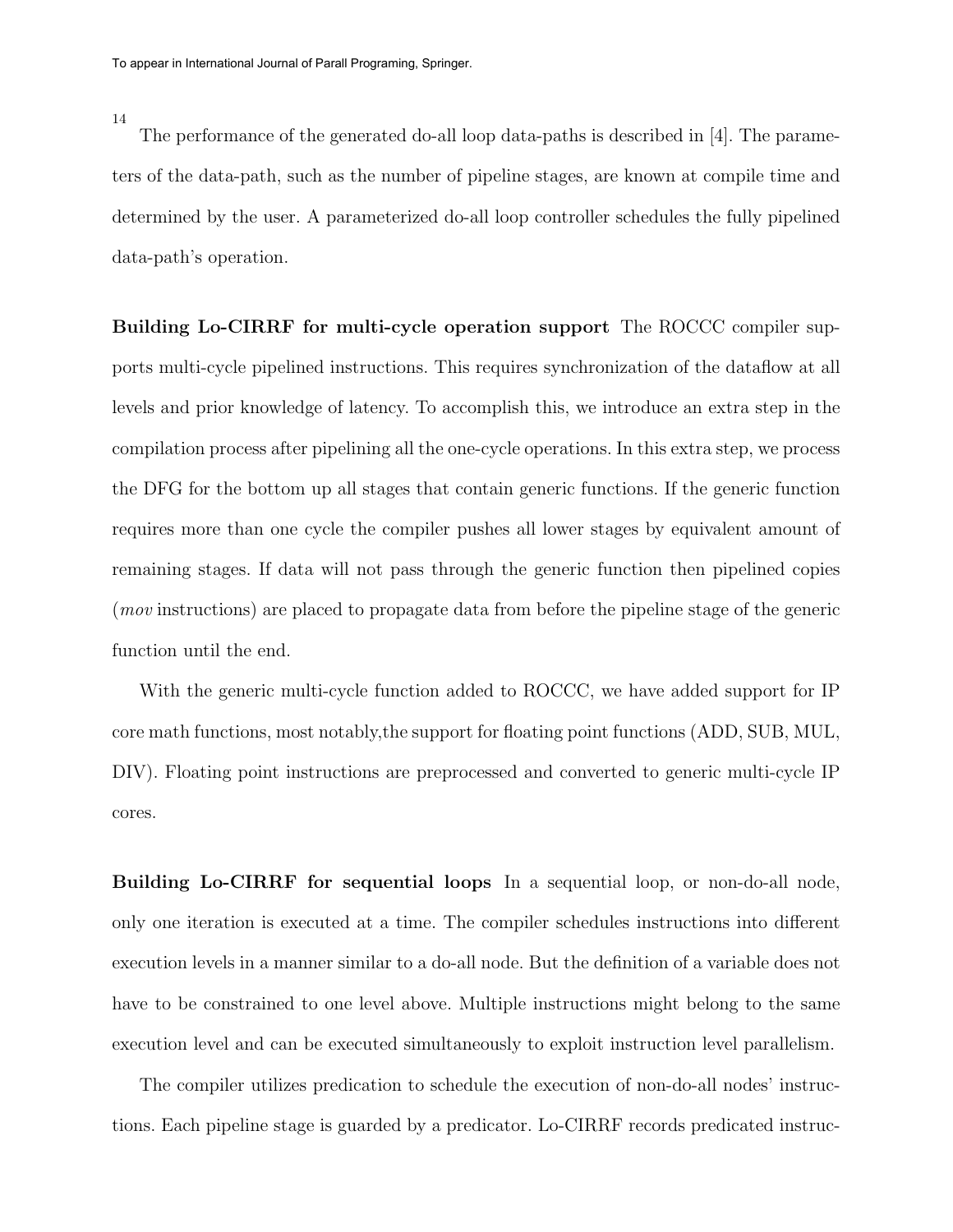tions in the following format:

#### ADD \$vr4.s16, \$vr3.s16, \$vr2.s16, \$vr1.u1

 $vr4$  is the destination operand and  $vr3$  and  $vr2$  are the source operands.  $vr1$  is the predicator, which is also a source operand. Predicators are passed inside basic nodes for scheduling purpose. A special instruction, PFW (predicator forward), is created to pass a predicator from the current stage to the next stage, which may be or may not be in the same node:

#### PFW \$vr2.u1, \$vr1.u1

 $vr1$  and  $vr2$  are two predicators. The instructions guarded by  $vr2$  are one pipeline stage later than the ones guarded by  $vrt$ . Their types are  $u_1$ , which stands for unsigned one-bit. To convert CFG to DFG, the branch instructions of basic nodes are replaced by Boolean instructions, whose destination operands are evaluated by this basic nodes' successor nodes.

The back-end IR construction phases described so far translate both do-all nodes and non-do-all loop nodes into a DFG. Essentially, the original CFG now is a DFG, in which do-all loop nodes, if any, are connected together by non-do-all nodes. Then the compiler's VHDL generator emits VHDL code for the entire DFG, including buffers.

#### 2.5 Case Study

In this case study, besides reporting the synthesis results of the gray scale transformation example discussed in previous sections, we examine CIRRF on another application, an alternative finite impulse response filter (FIR).

Figure 7 shows the original C code. In even outer iterations flag is one, while in odd outer iterations flag is zero. Therefore the two do-all inner loops (the two highlighted regions) are executed alternately. Each of these two inner loops is a 5-tap FIR. The upper FIR reads array a and writes array b, while the lower FIR reads array c and writes array d. ROCCC's frontend performs scalar replacement, and instantiates a one-dimensional smart buffer macro and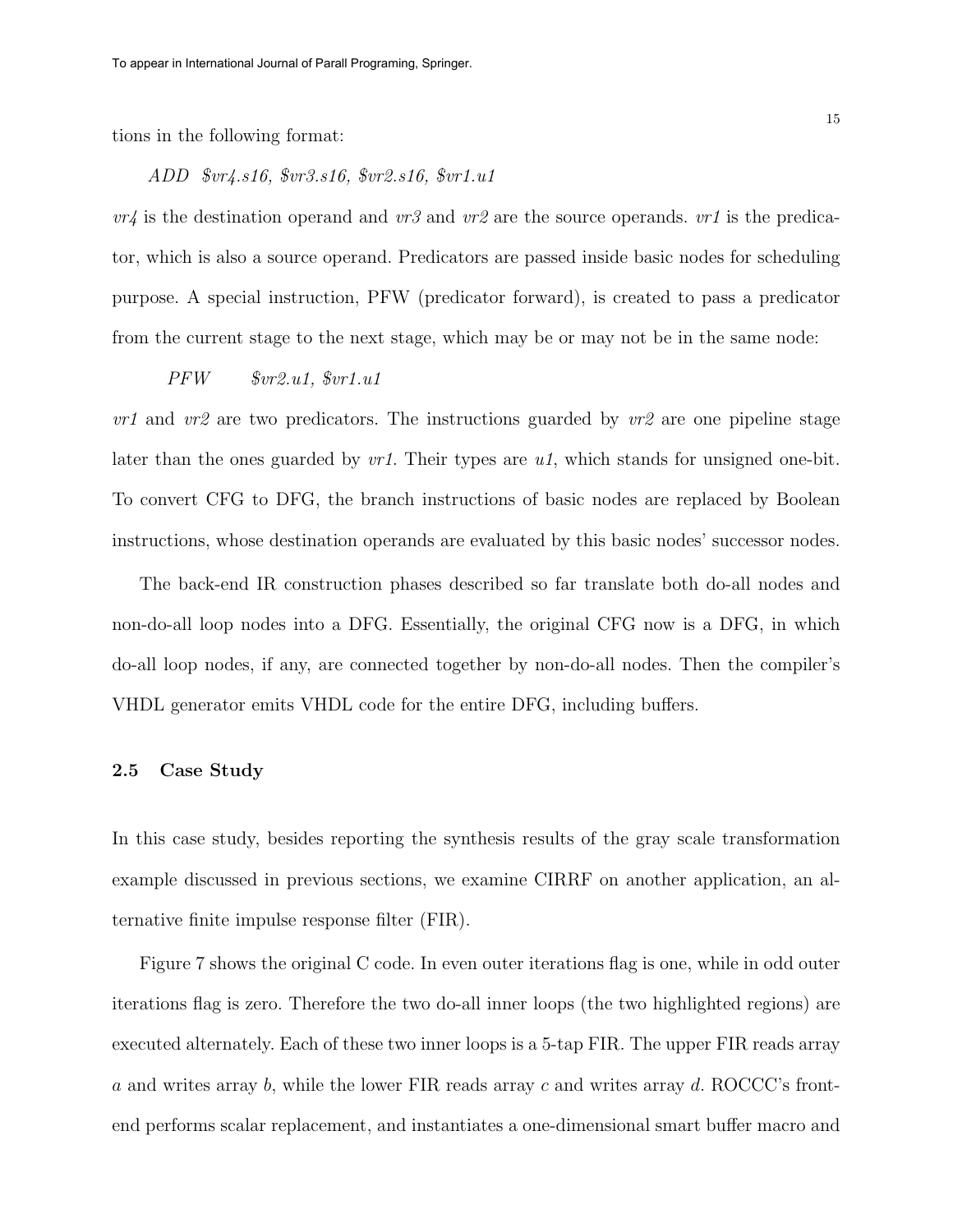

Fig. 7. An alternative FIR example in C. The first highlighted segment is a 5-tap FIR reading array a and writing array b, while the second highlighted segment is a 5-tap FIR reading array c and writing array d. flag alternates the execution of these two segments.

a one-dimensional memory write FIFO buffer macro into each inner do-all loop, as described in Section 4.

The back-end first builds a CFG from the input. For this example, there are two doall loops nested inside the outer non-do-all loop. The back-end scans the whole CFG and transforms the two inner 5-tap FIRs into data flow. Each FIR's loop body is aggressively pipelined, and the resulting data-path has a throughput of one iteration per clock cycle. These two FIRs are controlled by two do-all loop controllers, as shown in Figure 8 (a). The back-end then converts the outer loop and the rest of the CFG into a DFG by predicating all the non-do-all nodes. We list the instructions of these nodes in Figure 8 (b). Node 2 and node 10 are the head and tail nodes of the outer loop, respectively. The first instruction of node 2, the ior instructions, produces the predicator (*vr*1321) for the two instructions below it (*pfw*) and sle) by examining a valid output predicator from either node 1 (not shown), the first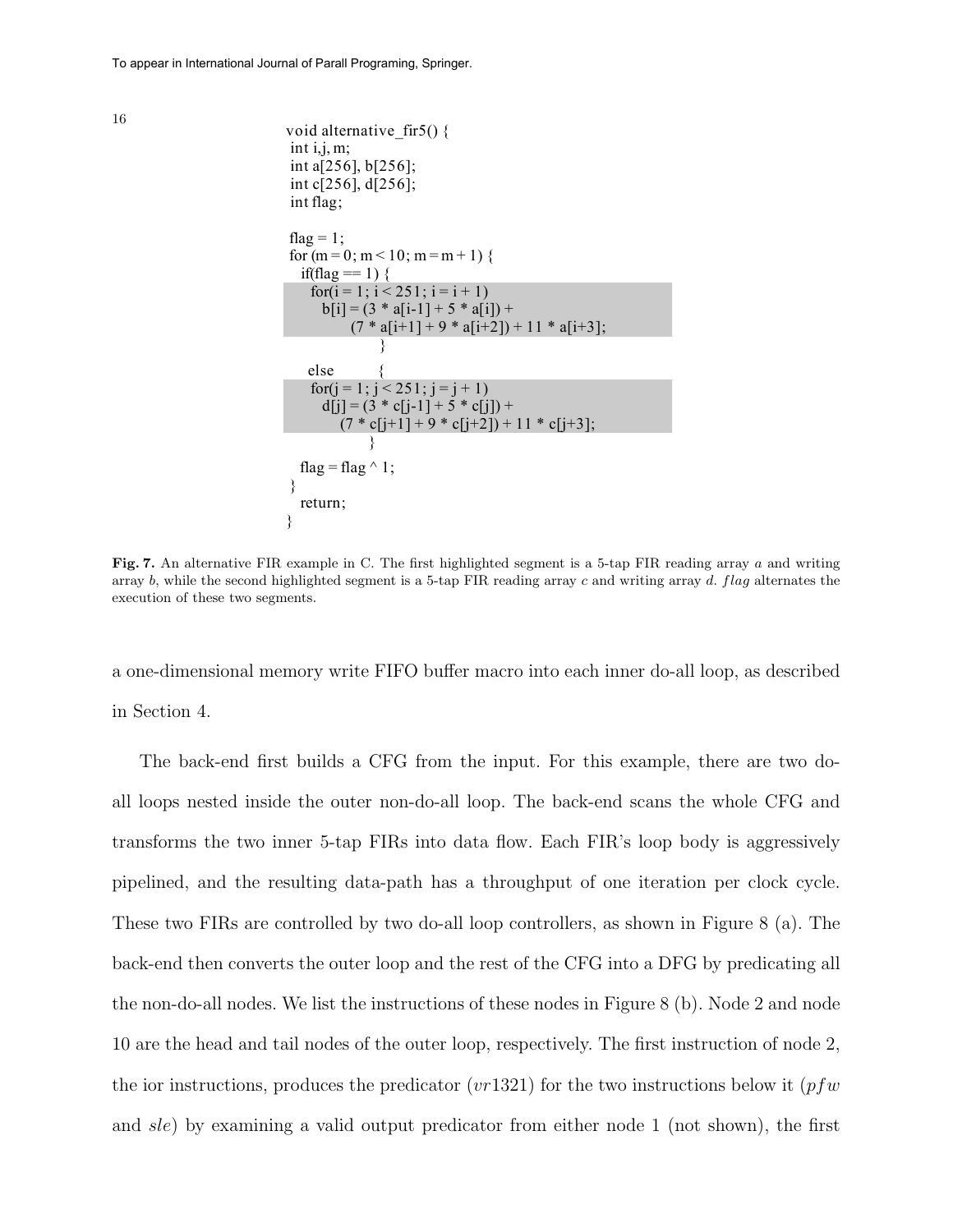

Fig. 8. The DFG and IR of alternative FIR. (a) is the DFG. Node 3's successors are two do-all loops controlled by their loop controllers. For simplicity, we are not presenting the details of these two loops. Operands' data types are not shown. Node 1 through 3 and node 10 through 12 are non-do-all nodes, scheduled by predicators that are carried by the edges. (b) The DFG IR of node 2, 3, 10 and 11. The L field is the pipeline stage (latch level) of the instruction within its node. An instruction with a  $P$  field is predicated by its last source operand, which is the predicator. (c) Shows node 2's circuit, in which a solid lines carry data and a dashed lines carry predicators.

active node; or node 11, the loop tail. Figure 8 (c) depicts node 2's circuit in detail. Guarded by  $vr1321$ , the *sle* instruction asserts its destination operand when the outer loop is done, or de-asserts its destination operand when needing to execute a new outer loop iteration. Node 2's pfw instruction forwards a valid  $vr1321$  to the two successor nodes, node 3 and node 11, for their predicator evaluation. Node 3 enables one of the two FIRs by either asserting or de-asserting  $vr1325$ , depending the value of  $flag (vr78)$ . Node 10 is activated by the done signal from one of the FIRs' loop controller and updates the value of  $flag (vr230)$  and the loop counter m (vr233). Node 11 indicates the completion of the whole procedure.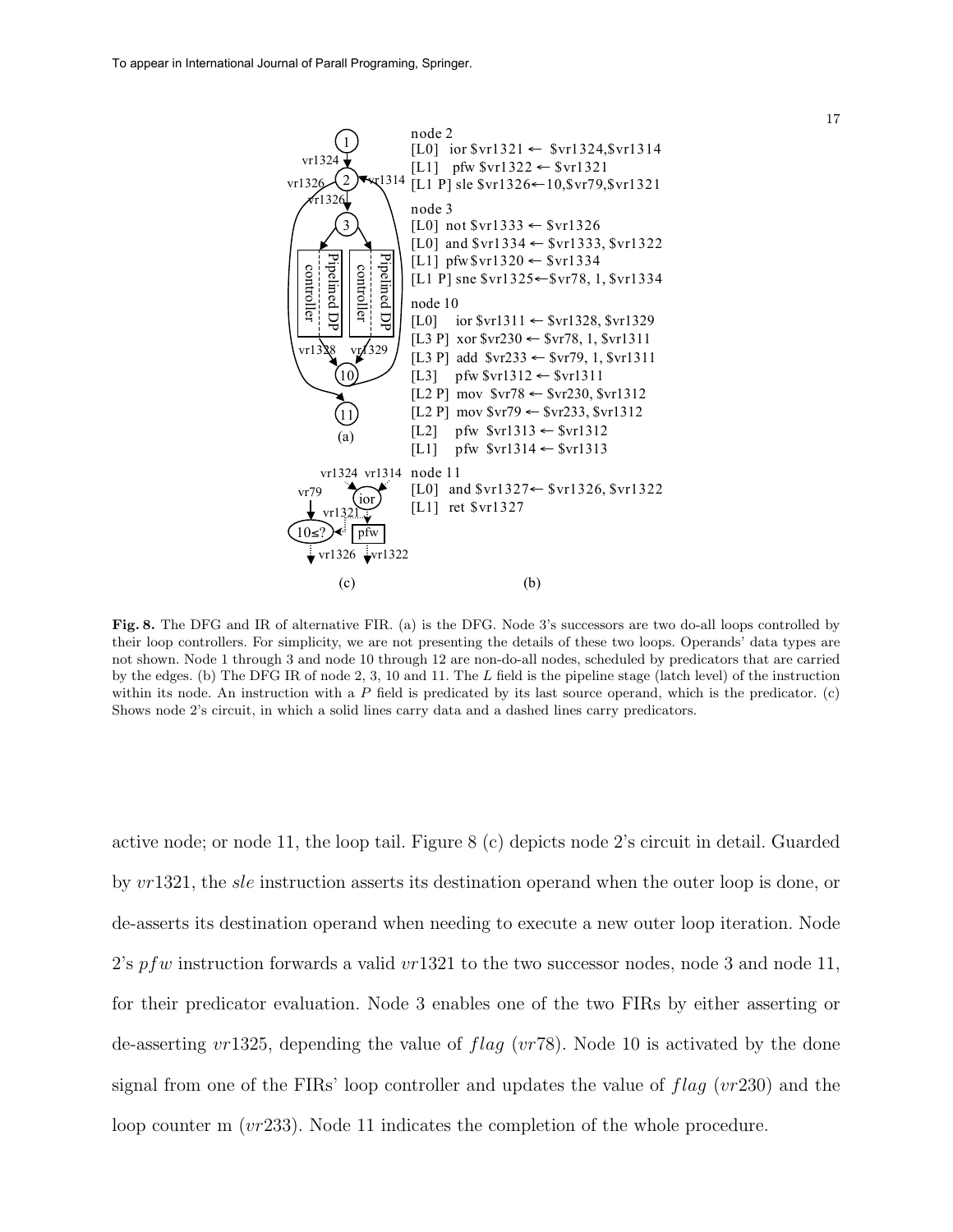|                      | gray scale FIR |     |
|----------------------|----------------|-----|
| datapath bitsize     | 16             | 8   |
| memory bus bitsize   | 16             | 8   |
| slices               | 318            | 531 |
| clock (MHz)          | 59.7           | 100 |
| iterations per cycle | 0.5            |     |

Table I. Synthesis results of case study examples

Table I shows the synthesis results of the gray scale transformation example discussed in previous sections and the alternative FIR. The target FPGA is the Xilinx xc2v8000-5 with 46592 slices. The generated VHDL is synthesized and placed-and-routed using the Xilinx tool chain. The second and the third rows are the data-path's bit-size and BRAM bus's bitsize. *slices* and *clock* are collected from place-and-route reports. The last row is the number of do-all loop iterations executed per clock cycle. For gray scale transformation, the do-all loop's loop body has nested if-else statements, as shown in Figure 4. After undergoing ifconversion, in the IR right before VHDL emission [Figure 6], the control flow is eliminated and the resulting data flow is capable of executing one iteration each clock cycle. Notice we configure the BRAM's data bus (the third row) to have the same bit-size as that of the data elements (pixels), and each iteration needs four  $(2x2)$  pixels. Though the smart buffer reuses one column of the pixels loaded in previous iteration, it still needs two cycles to load the remaining two new pixels. This explains why, for the gray scale transformation example, the number of iterations per cycle is 0.5. For the alternative FIR, the VHDL generator generates one smart buffer and one memory write FIFO buffer for each of the two do-all loops according to the buffer representations in the IR. When either one of the two do-all loops is active, the corresponding smart buffer exports one window of data (five elements) to the data-path every clock cycle, and therefore the circuit executes one iteration per cycle. slices consists of the hardware of two do-all loops (the data-path, the buffers and the controller for each FIR) and the hardware of the non-do-all nodes, as shown in Figure 8(a).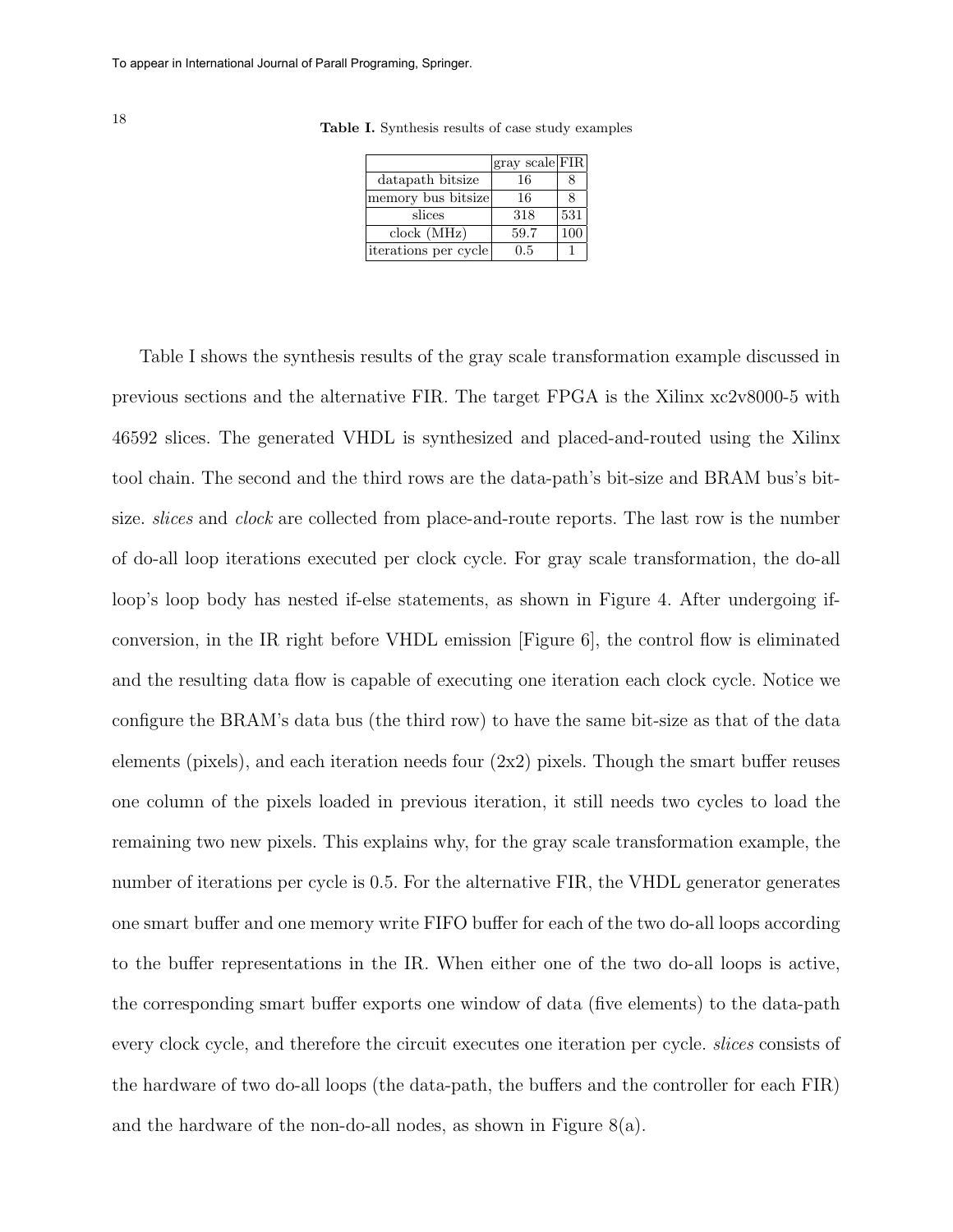## 3 On-chip Buffers - Implementation and Evaluation

The on-chip buffer macro is one of the features of CIRRF. In [3] and [5] we introduced the smart buffer approach to input data reuse. The smart buffer is ideally suited for operations that involve a heavy reuse of fetched data, windowing operations on images being an obvious example. In order to support more memory access patterns this mechanism is extended by adding more types of FIFO buffers as described in Section 2.2. In this section we describe the implementation of various on-chip FIFO buffer structures and report on the evaluation of their area and speed.

#### 3.1 Implementation of FIFO Buffers

ROCCC supports both pre-designed VHDL library FIFO buffers and compiler generated buffers. The smart buffer falls in the later category. This section describes the three VHDL library FIFO buffers and an improvement to the smart buffer design.

The three FIFO buffers in the ROCCC VHDL library are push stack FIFO buffer, circular FIFO buffer and hybrid FIFO buffer. The first two are built with pure logic, while the hybrid FIFO buffer uses BRAM for storage. They are instantiated by the compiler when generating VHDL code. Each of these FIFOs have registered outputs - the data output and data output assertion are synchronized together instead of having to wait one cycle after assertion for the data output to be valid.

A template that all the library fifos follow is show in Figure 9(a): each fifo has datain, dataout, and handshaking signal ports. Figures  $9(b)$ ,  $9(c)$ ,  $9(d)$  are different implementations based on that template.

 $-$  **Push stack FIFO buffer.** Shown in Figure 9(b). Items are pushed onto the top of the stack buffer (like a real FIFO system) and popped out from the bottom.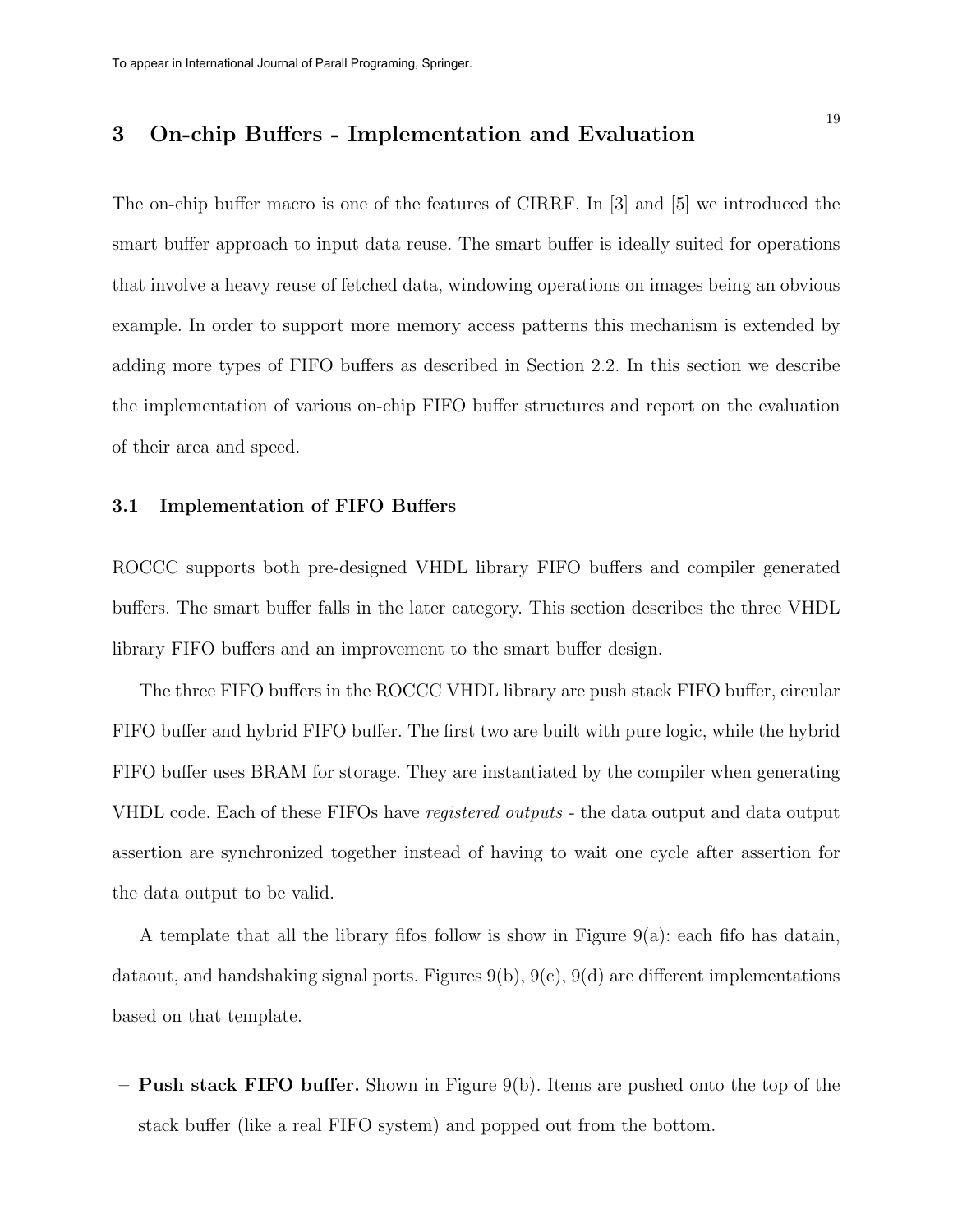



Fig. 9. Library FIFO BUFFERS

- **Circular FIFO buffer.**Shown in Figure 9(c). It uses a single buffer and two array pointers, write prt and read ptr, for keeping track of where the data has been written and where it can be read from. Due to the implementation, if a size of N elements is needed to be stored in the FIFO, N+1 elements must be allocated for the buffer.
- $-$  Hybrid FIFO buffer. Shown in Figure 9(d), its component's layout is actually similar to that of the logic FIFO - circular. Read and Write pointers are used, but the buffer is implemented with BRAM instead of a set of register buffers. To improve the latency, a mini buffer (a logic FIFO) is used to cache a few elements from the top of the FIFO. BRAM FIFOs do not spend FPGA fabrics on storage and are area efficient.

The implementation of the smart buffer (Figure  $10(a)$ ) is designed so that if no reuse is needed, the buffer generated acts like a FIFO. In such a case, the compiler builds a small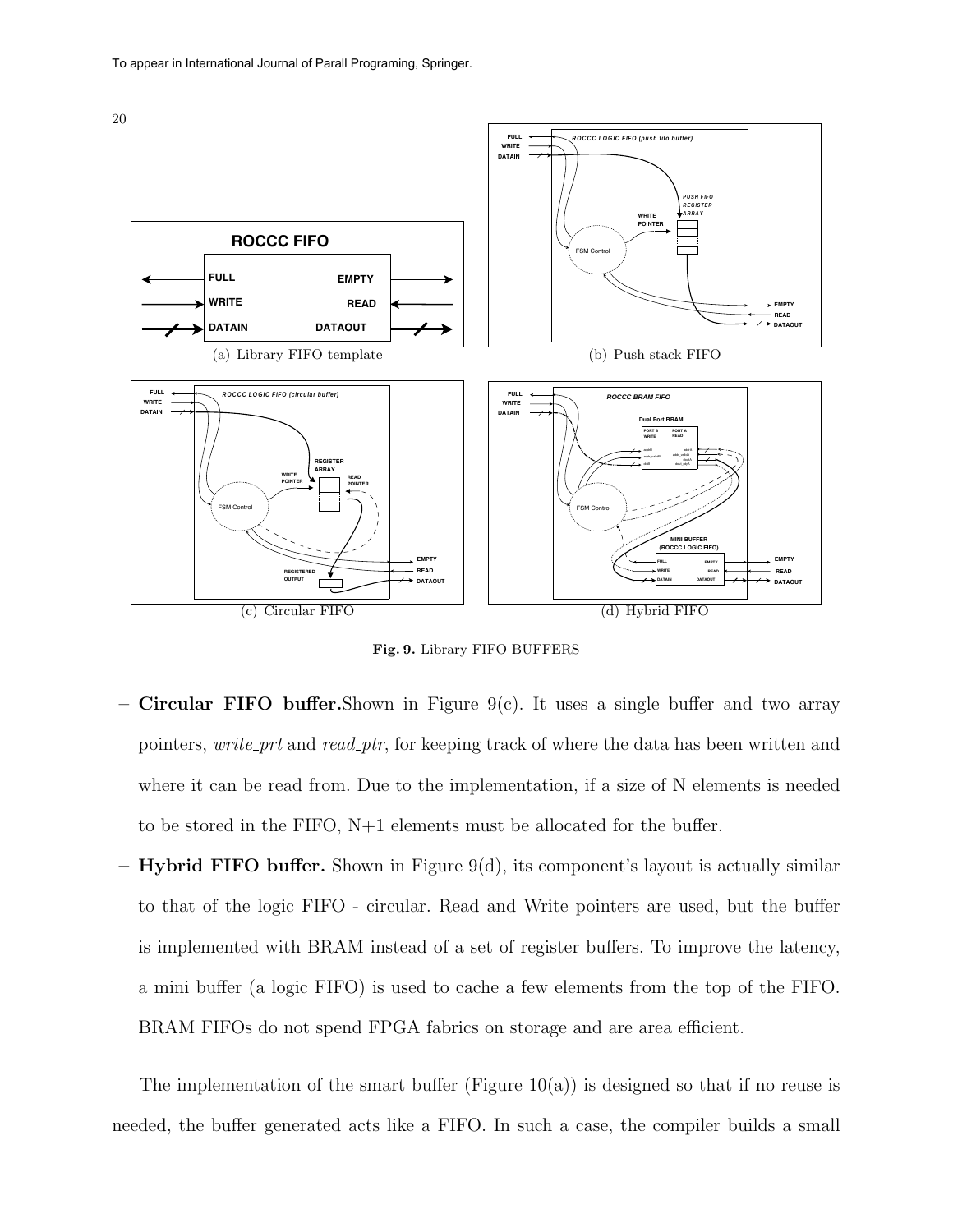cache within the smart buffer, now used as a FIFO, so it can work in the background during pipeline stalls, memory fetch stalls, or buffer synchronization stalls. This structure is called the ROCCC Input Array FIFO Buffer (Figure 10(b)).



Fig. 10. Smartbuffer and Input Array FIFO Buffer

A couple of assumptions that are required before designing this input array FIFO buffer:

- The input array FIFO buffer must not be used in cases where re-use is needed. If this is done then extra logic will be used for storing the same element and thus wasting resources.
- The desired latency and acceptable area cost of the input FIFO. If an area efficient system is desirable then the use of the smartbuffer with no-reuse (which downgrades to a FIFO) would be best to use.

If the system can afford extra area cost to allow decrease of execution time, and no-reuse is needed, then the input array FIFO should be generated.

## 3.2 Evaluation

In this section we evaluate the performance of the various FIFO implementations and their tradeoffs.

ROCCC Lib FIFO Buffer Experimental Results The library FIFOs area and timing are as followings in Figure  $11(a)$  and Figure  $11(b)$ , respectively. The figures suggest the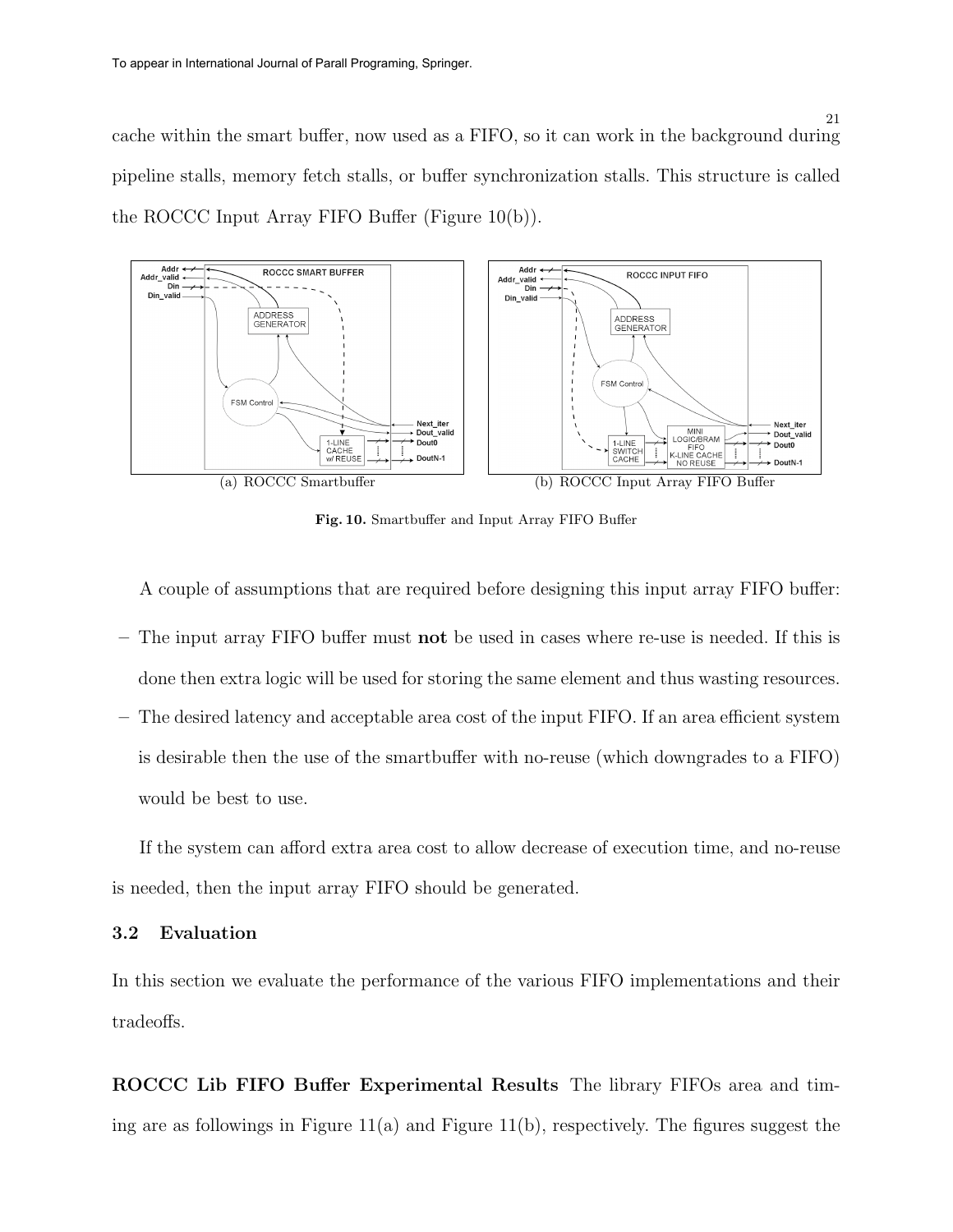22

BRAM FIFO is one of the most efficient in area and with a decent clock speed. The shortcoming with this type of FIFO is the latency is about 4 cycles (from the time when data is inputed to when it is outputted). For the logic FIFOs the latency is about 1 cycle (which is a good as it can get), but as can be seen in the figures the area usage is more but the clock speed suffers. If we compare the two logic FIFOs we get that the push stack implementation is more area efficient than the circular implementation. This is most likely due to the routing of the outputs of each of the registers in the circular buffer to the output as opposed to routing only the last register to the output in the push stack implementation.



Fig. 11. 3D plots of library fifos

**Input Array FIFO Buffer Experimental Results** Figure  $12(a)$  and Figure  $12(b)$  show how the area or timing is affected by the type and depth of the buffer. Each buffer holds 4 or 8 elements (32 bits each) per line of cache. There is data for the SMB1D (smartbuffer 1-dimension), which acts as a fifo for 1 cache line. The rest are the input array FIFO buffer implementations of different depths (depths 2, 3, and 4), which are listed horizontally on the table. So the table lists buffers for sizes 1 to 4, but the size 1 implementation is the smartbuffer, and the rest are the FIFOs so that one can compare the relative growth in area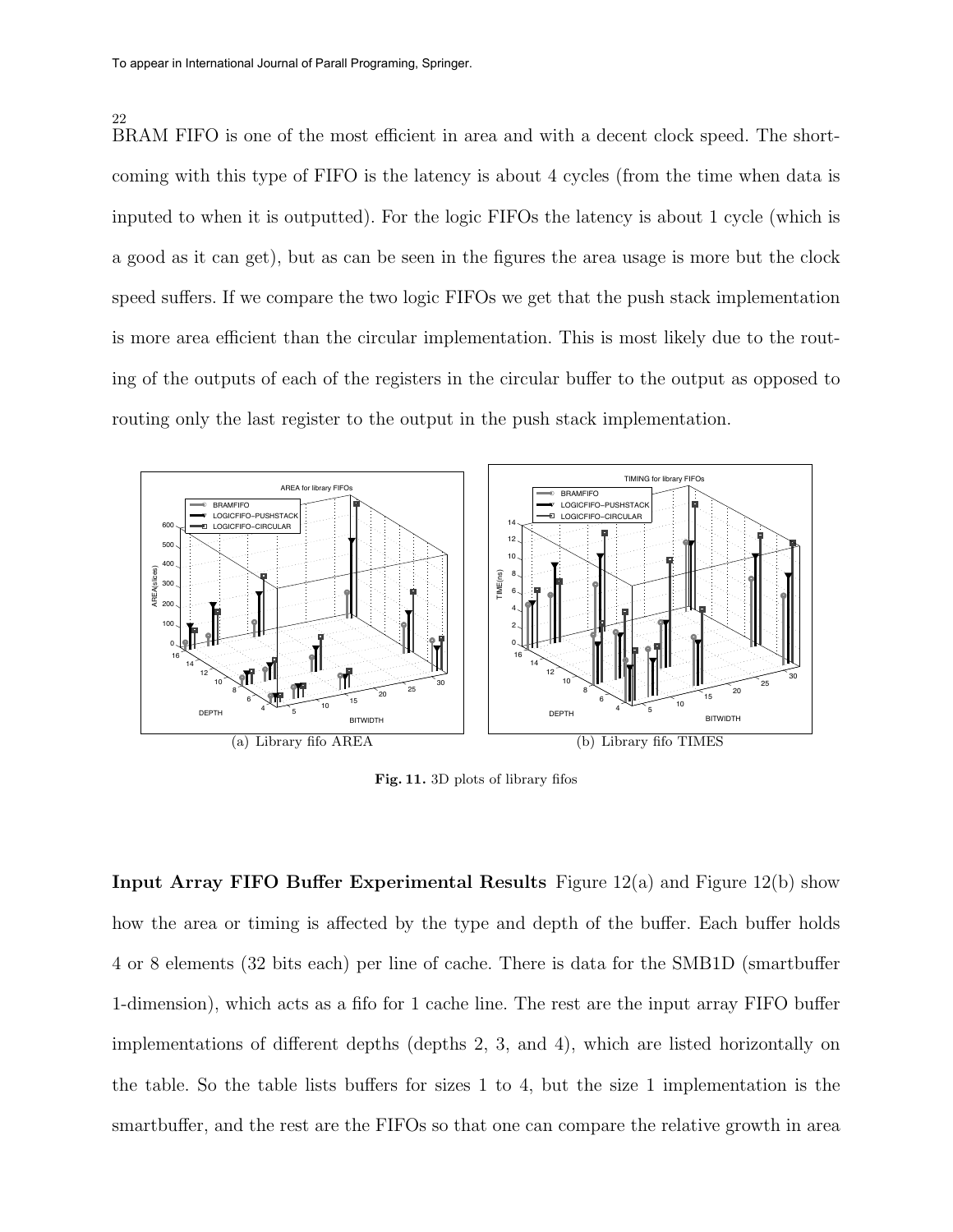and time. On top of all the implementation we can include the buffers with some BRAM or not, so that the synthesis tools knows to use the internal board components or port map all I/O pins of the buffer to the I/O pines of the board. As can be seen, offers some area discrepancy.



Fig. 12. Input Array Buffers - Area and Timing plots

The plots show in Figure 12 exhibit a linear growth in area for different cache sizes of 2 to 4 elements. If the compilation process requires optimal area then a cache size of 1 is considered and the smartbuffer is generated. The timing on the other hand exibits a decrease in clock rate, faster frequency, from cache level 2 to 4 (all the input array fifos), due to the way the cache is implemented (in this case generated with a cache built from the library ROCCC logic fifo - stack). All things considered, if area can be sacrificed the compilation process may consider to reduce stalls by generating the input array FIFO buffer.

## 4 Interface Synthesis

Pre-designed IP core represent a huge intellectual and financial wealth that high-level compilation tools targeting FPGAs should not ignore. The ROCCC compiler does support the import of pre-designed IP cores into C source codes. Most often, the interface to these cores is timed and requires several cycles of synchronization and handshaking. These characteris-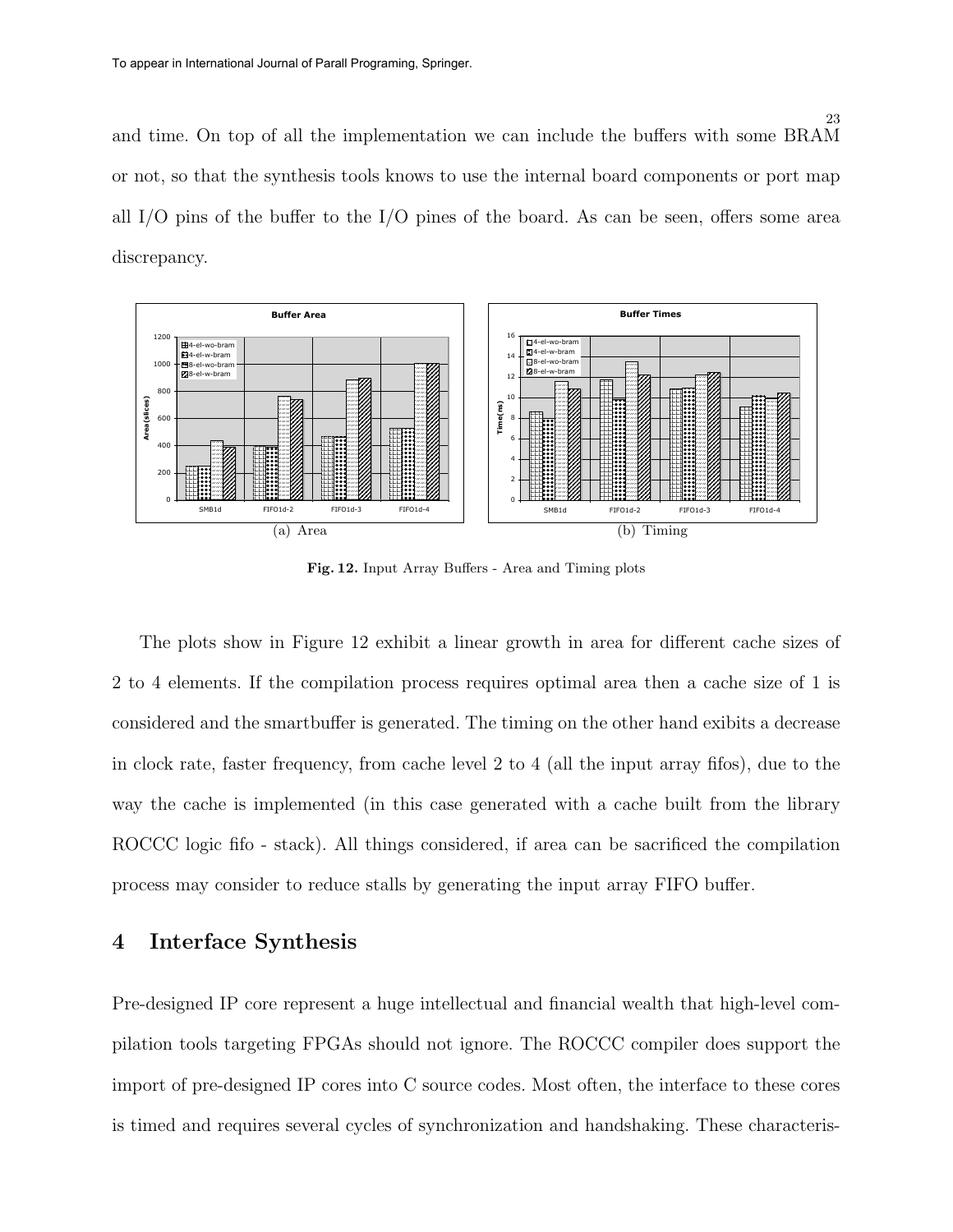#### 24

tics do not fit well with the C semantics. In this section we describe our approach which is to generate a wrapper that would make the IP core look and behave like a C function. The workflow is shown in Figure 13. Taking the high-level wrapper abstractions as input, ROCCC generates synthesizable wrappers in VHDL separately and these wrappers are instantiated as components in the outer circuit. Notice that an IP core is not necessarily a mandatory element of the main untimed application C code. The grayed out part on the left only exists when there is an IP instantiation in the source code.



Fig. 13. ROCCC's workflow when IP function call present. Notice that an IP core is not necessarily a mandatory element of the main untimed application C code. The grayed out part on the left only exists when there is an IP instantiation in the source code.

We start with an example of a 16 samples complex FFT, in Section 4.1, taken from the Xilinx website that we use to demonstrate our approach in the remainder of this section.

#### 4.1 An IP Core Example

The grayed out part of Figure 14 is a 16-point complex Fast Fourier Transform core (FFT16). Pins  $di_r$  and  $di_i$  are respectively the real and imaginary serial data input,  $x^k$  and  $x^k$ are the output. Ce, clock enable, must be asserted only when the core is active. Start must be asserted two clock cycles ahead of the first pair of input data. Done is asserted when the first pair of output data is ready. Fwd inv selects between forward or inverse FFT. Scale mode selects from two scale-coefficients:  $1/16$  or  $1/32$ . The *ovflo* pin indicates the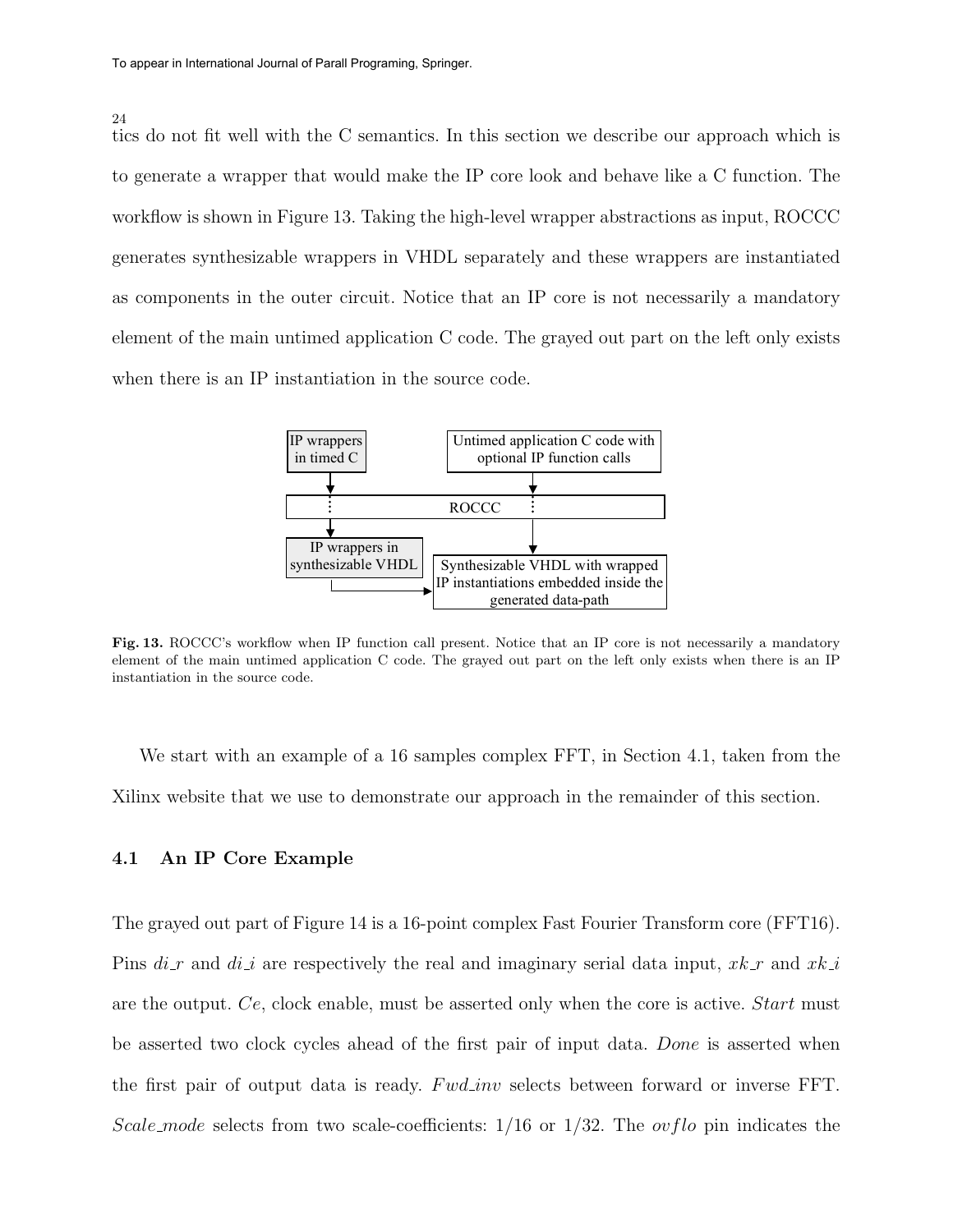core has generated an arithmetic overflow.  $mode\_{ce}$  input indicates when to sample  $fwd\_{inv}$ and scale mode.



Fig. 14. The grayed out square is the FFT16 IP core. A wrappers interface consists of one or more data ports and one token (either input or output token).

#### 4.2 High-level Wrapper Abstraction

An IP core requires a wrapper for both its input and output interfaces. In some cores these two interfaces have common signals that handle synchronization and handshaking. In our implementation this role is covered by the outer circuit within which the c ore is embedded.

Figure 15 lists the code for input wrapper of FFT16's in C. We use pointer type to distinguish output signals from input signals in the function declaration. The input set, which communicates with the outside, is composed of one token and several data variables. The output wrapper, not shown here, has the same structure.Thus both the input and output interfaces have the same structure as shown in Figure 16.

By its very nature, an interface to an embedded core must support timed activity. In Figure 15, the function call *wait cycles for* $(n)$  indicates the statements following it must be executed n cycles later. Any statements between two adjacent  $wait_cycles_f$  calls must be executed in one clock cycle. For example, FFT16's timing protocol requires that the *start*